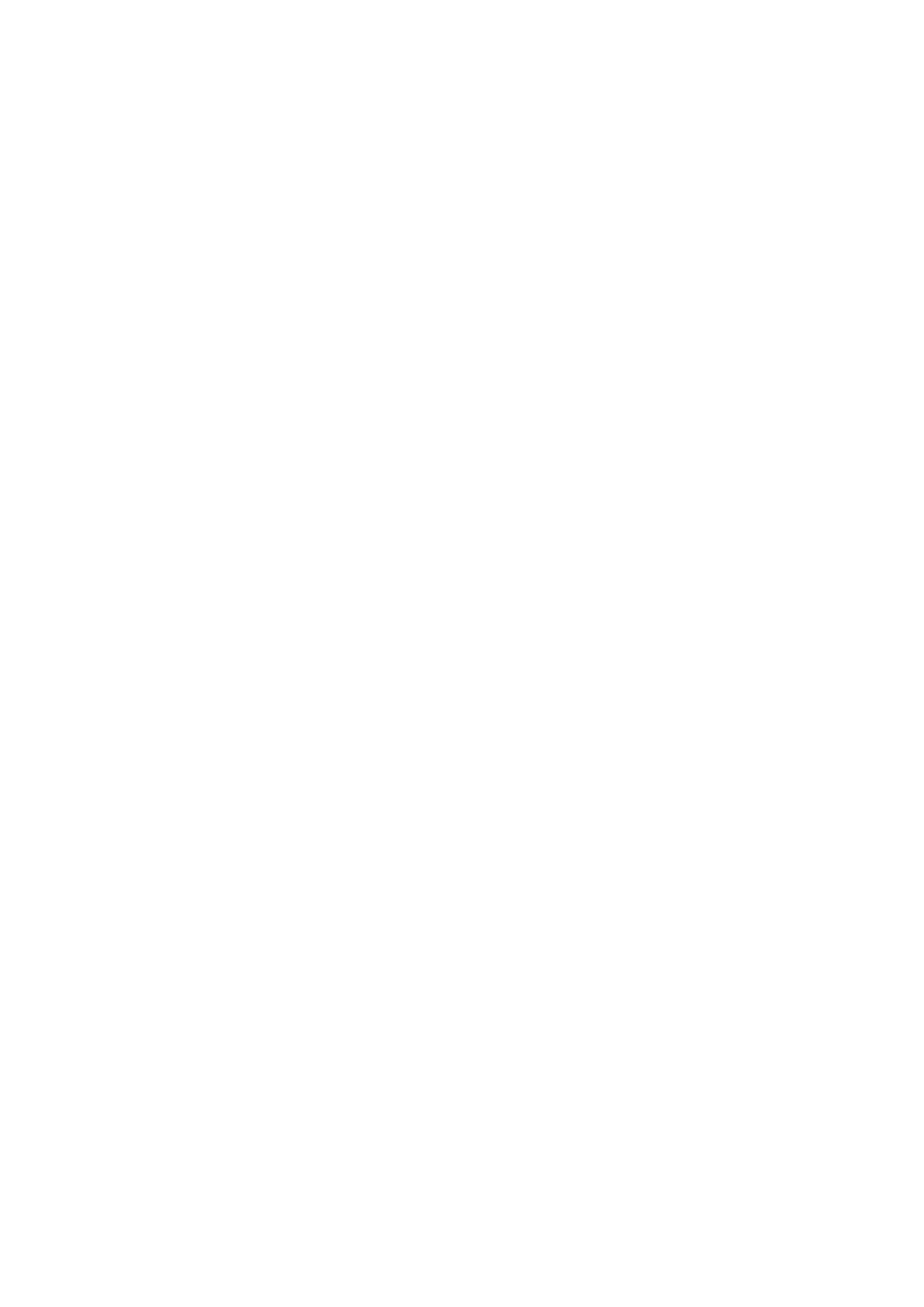

# House of Commons Environment, Food and Rural Affairs Committee

# **Greyhound welfare**

### **Second Report of Session 2015–16**

*Report, together with formal minutes relating to the report*

*Ordered by the House of Commons to be printed 10 February 2016*

> **HC 478** Published on 25 February 2016 by authority of the House of Commons London: The Stationery Office Limited £0.00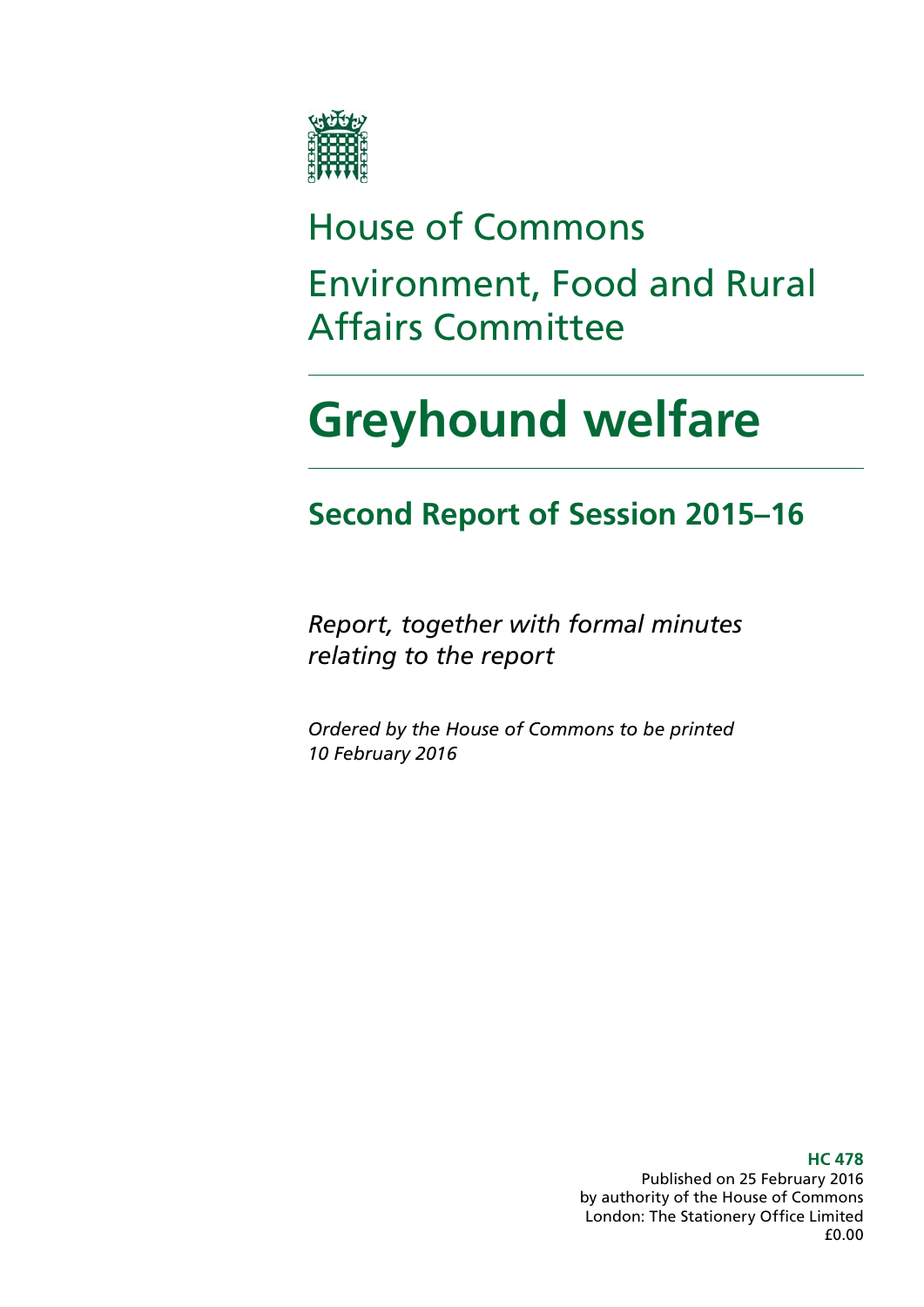#### **The Environment, Food and Rural Affairs Committee**

The Environment, Food and Rural Affairs Committee is appointed by the House of Commons to examine the expenditure, administration, and policy of the Department of Environment, Food and Rural Affairs and associated public bodies.

#### **Current membership**

[Neil Parish MP](http://www.parliament.uk/biographies/commons/neil-parish/4072) (*Conservative, Tiverton and Honiton*) (Chair)\*§ [Chris Davies MP](http://www.parliament.uk/biographies/commons/chris-davies/4376) (*Conservative, Brecon and Radnorshire*) [Jim Fitzpatrick MP](http://www.parliament.uk/biographies/commons/jim-fitzpatrick/197) (*Labour, Poplar and Limehouse*)\* [Simon Hart MP](http://www.parliament.uk/biographies/commons/simon-hart/3944) (*Conservative, Carmarthen West and South Pembrokeshire*)\* [Dr Paul Monaghan MP](http://www.parliament.uk/biographies/commons/dr-paul-monaghan/4383) (*Scottish National Party, Caithness, Sutherland and Easter Ross*)\* [Rebecca Pow MP](http://www.parliament.uk/biographies/commons/rebecca-pow/4522) *(Conservative, Taunton Deane)* [Ms Margaret Ritchie MP](http://www.parliament.uk/biographies/commons/ms-margaret-ritchie/4130) (*Social Democratic and Labour Party, South Down*)\* [David Simpson MP](http://www.parliament.uk/biographies/commons/david-simpson/1597) (*Democratic Unionist Party, Upper Bann*) [Angela Smith MP](http://www.parliament.uk/biographies/commons/angela-smith/1564) *(Labour, Penistone and Stocksbridge)* [Rishi Sunak MP](http://www.parliament.uk/biographies/commons/rishi-sunak/4483) (*Conservative, Richmond (Yorks)*)

The late [Harry Harpham MP](http://www.parliament.uk/biographies/commons/harry-harpham/4477) (*Labour, Brightside and Hillsborough*) was also a member of the Committee during this inquiry.

The Committee appointed a Sub-Committee on 14 October 2015 to carry out its work on this inquiry.

- \* Member of the Environment, Food and Rural Affairs Sub-Committee
- § Chair of the Environment, Food and Rural Affairs Sub-Committee

#### **Powers**

The Committee is one of the departmental select committees, the powers of which are set out in House of Commons Standing Orders, principally in SO No 152. These are available on the internet via [www.parliament.uk](http://www.parliament.uk).

#### **Publication**

Committee reports are published on the Committee's website at [www.parliament.uk/efracom](http://www.parliament.uk/efracom) and by The Stationery Office by Order of the House.

Evidence relating to this report is published on the Committee's website at [www.parliament.uk/efracom.](http://www.parliament.uk/efracom)

#### **Committee staff**

The current staff of the Committee are David Weir (Clerk), Matthew Clay (Second Clerk), Sarah Coe (Senior Committee Specialist), Anwen Rees (Committee Specialist), Ellen Bloss (Senior Committee Assistant), Holly Knowles (Committee Assistant), and Nick Davies (Media Officer).

#### **Contacts**

All correspondence should be addressed to the Clerk of the Environment, Food and Rural Affairs Committee, House of Commons, London SW1A 0AA. The telephone number for general enquiries is 020 7219 5774; the Committee's email address is [efracom@parliament.uk](mailto:efracom@parliament.uk).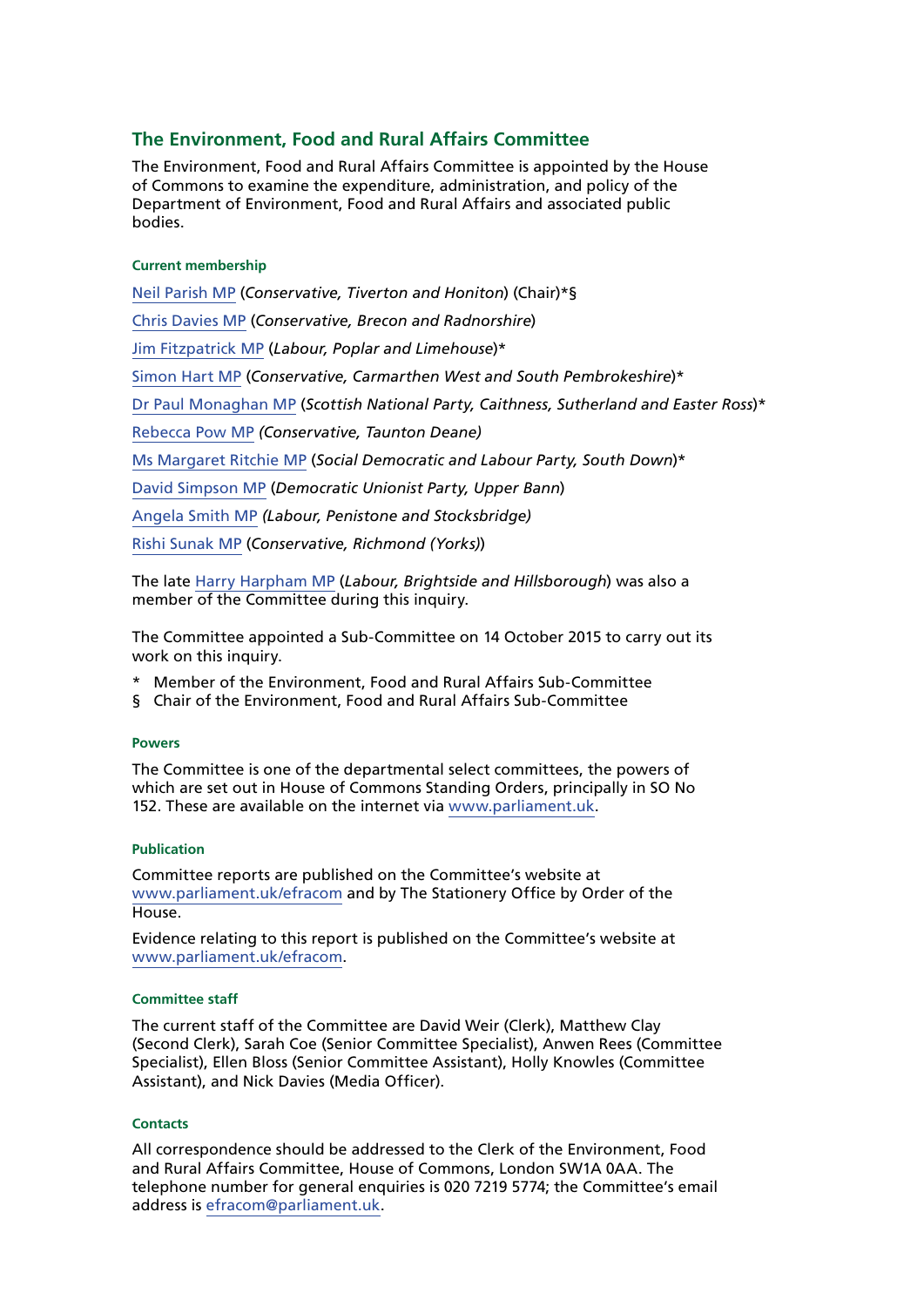### **Contents**

| <b>Summary</b> |                                                  | 3               |
|----------------|--------------------------------------------------|-----------------|
|                | <b>Introduction</b>                              | 5               |
| 1              | <b>Effectiveness of the regulatory framework</b> | 6               |
|                | The regulatory framework                         | 6               |
|                | <b>Current structure</b>                         | 6               |
|                | Scope of the 2010 Regulations                    | $\overline{7}$  |
|                | Impact of the Regulations                        | 7               |
|                | Strengths of the 2010 Regulations                | 8               |
|                | Weaknesses of the 2010 Regulations               | 9               |
|                | Areas of concern                                 | 9               |
| 2              | <b>Data and transparency</b>                     | 10              |
|                | Transparency                                     | 10 <sup>°</sup> |
|                | Injury and euthanasia data                       | 10              |
|                | Drawing comparisons                              | 11              |
|                | Current data                                     | 11              |
| 3              | <b>Kennelling</b>                                | 14              |
|                | Kennelling standards away from the track         | 14              |
|                | Kennel hands and husbandry                       | 15              |
|                | Improving kennel standards                       | 15              |
| 4              | <b>Retirement: traceability and rehoming</b>     | 16              |
|                | Traceability                                     | 16              |
|                | Rehoming                                         | 16              |
|                | Health and rehoming                              | 17              |
| 5              | Financing welfare and the role of bookmakers     | 19              |
|                | <b>BAGS</b> racing                               | 19              |
|                | <b>Voluntary levy</b>                            | 19              |
|                | Improving welfare finance                        | 20              |
|                | A statutory levy?                                | 22              |
| 6              | <b>Self-regulation: a success?</b>               | 24              |
|                | Looking forward                                  | 24              |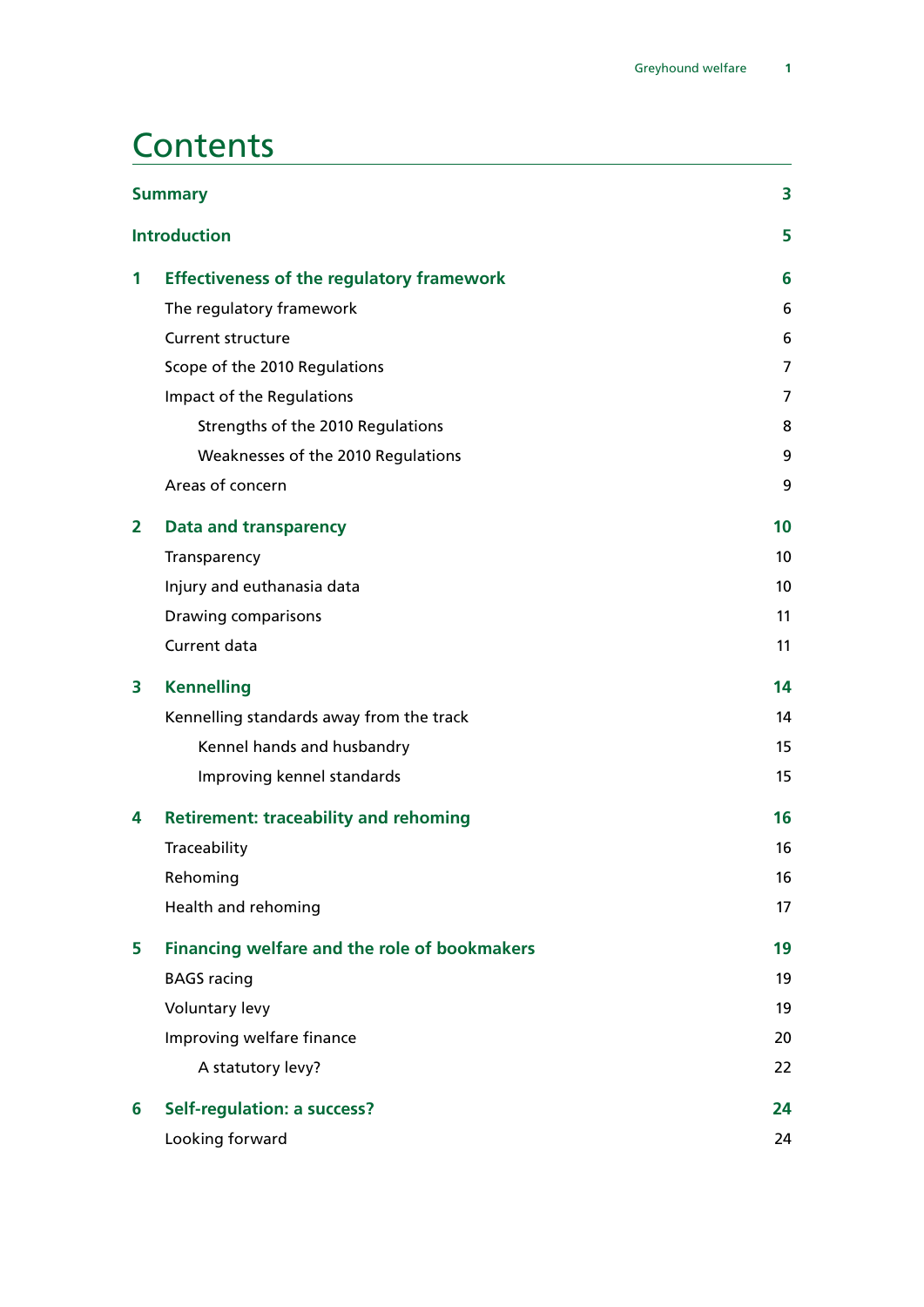| <b>Conclusions and recommendations</b>                           | 25 |
|------------------------------------------------------------------|----|
| <b>Sub-Committee Formal Minutes</b>                              | 28 |
| <b>Committee Formal Minutes</b>                                  | 29 |
| <b>Witnesses</b>                                                 | 30 |
| <b>Published written evidence</b>                                | 31 |
| List of Reports from the Committee during the current Parliament | 33 |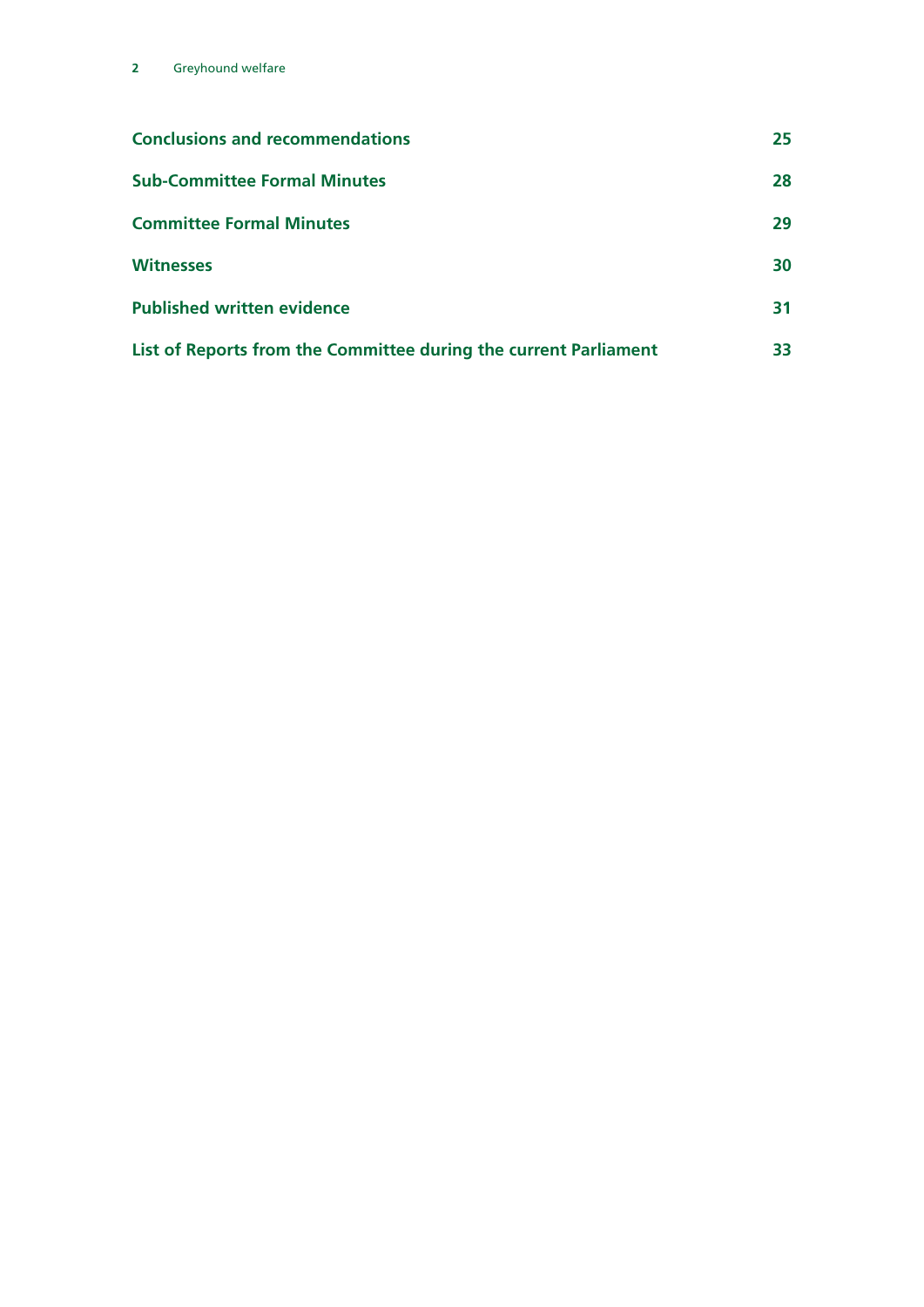### <span id="page-6-0"></span>Summary

There are around 15,000 active racing greyhounds in the UK today. Their welfare and the effectiveness of the existing regulatory framework are the focus of this report. New regulations on greyhound welfare were introduced in 2010 and are presently being reviewed by the Department for Environment, Food and Rural Affairs.

Our witnesses agreed that the 2010 Regulations have made improvements in the welfare conditions for greyhounds at the racing track. However, it is not possible to definitively say how much improvement has occurred because of an absence of readily available data concerning key welfare indicators, particularly around injuries incurred while racing. Looking at the broader welfare situation we have identified a number of key findings and corresponding recommendations:

- we recommend that Defra amend the 2010 Regulations to require the publication of essential welfare data relating to injury, euthanasia and rehoming numbers;
- bookmakers profiting from greyhound racing in any format (including online or overseas trade) have a responsibility to support greyhound welfare. We regard a statutory levy as the most effective mechanism to achieve this; and
- the 2010 Regulations should be extended beyond racetracks to cover standards at trainers' kennels and include independent verification of those standards by the United Kingdom Accreditation Service (UKAS) and local authorities.

Further areas for Defra's regulatory review to consider include:

- new kennelling standards should be developed for Greyhound Board of Great Britain-licensed trainers in collaboration with welfare specialists;
- the industry needs to expand its financial support for welfare and consider alternative ways of increasing its revenue;
- creation of a minimum standard of track maintenance and preparation to be enforced across all racing venues—both those regulated by the Greyhound Board of Great Britain and the independent tracks;
- the GBGB Welfare Committee should proactively analyse UKAS inspection data to identify any trends that raise concern. This should feedback into the development of new standards;
- the introduction of random inspections at trainers' kennels;
- development of industry-wide husbandry standards and provisions for training kennel staff; and
- initiatives to reduce the incidence of poor dental health in racing greyhounds.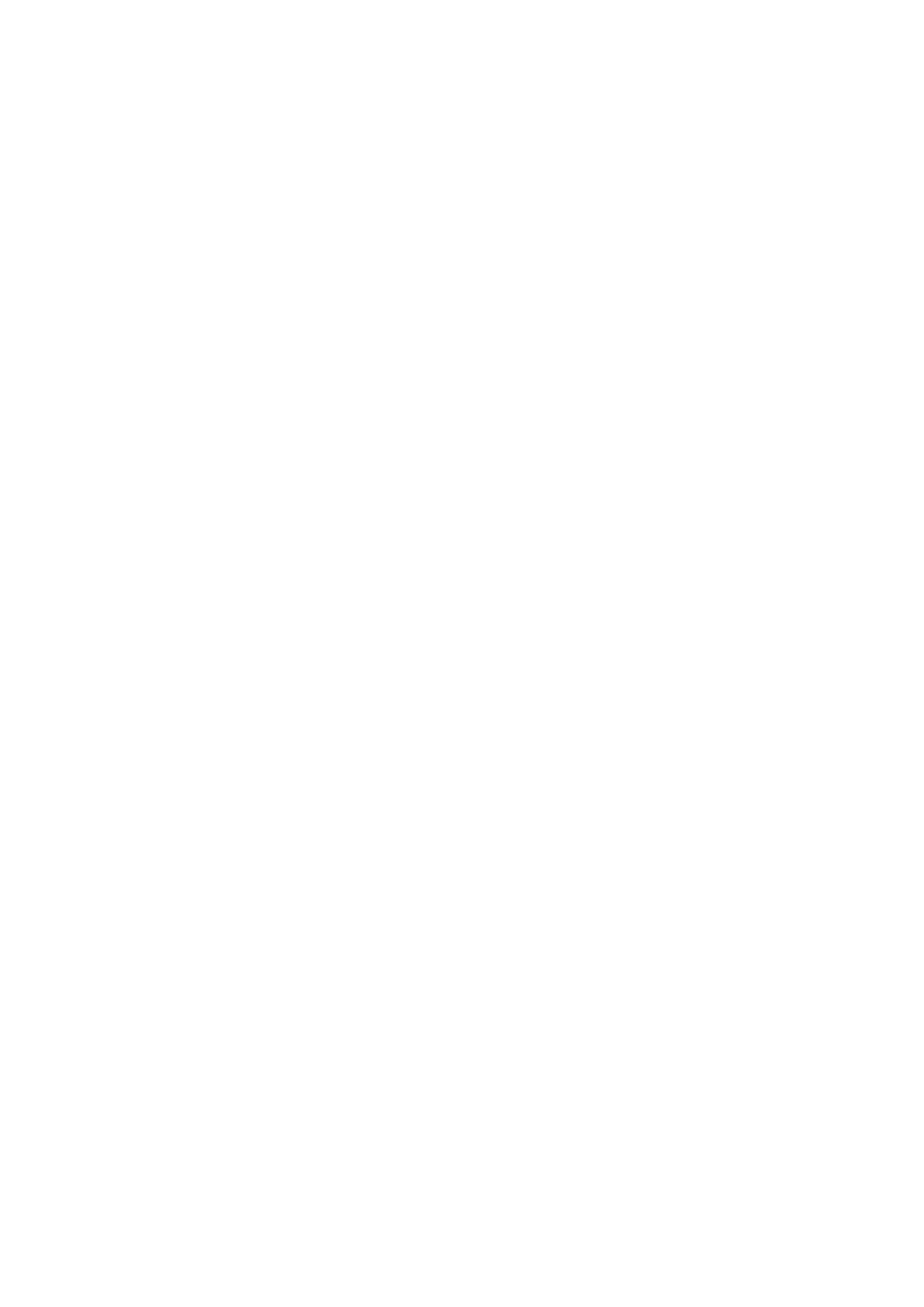### <span id="page-8-0"></span>Introduction

1. Greyhound racing has taken place in the UK since the 1920s. Although there has been a sustained decline in the sport's popularity in recent decades, it continues to draw crowds and supported a £1.3 billion off-course turnover for bookmakers in 2014.<sup>12</sup>

2. The animal welfare standards expected by the public today are higher than at any time in the past. At the heart of this report are the overlapping but sometimes conflicting perspectives of two groups. The industry supports high welfare and integrity standards during a dogs' racing career, but principally sees greyhounds as commercial betting assets. Welfare groups, on the other hand, prioritise animal well-being and pay less or little attention to the economic pressures on trainers, promoters, and other actors in the industry.

3. The Welfare of Racing Greyhounds Regulations 2010, which this report assesses, arose in part from publicity surrounding a number of media reports into deaths of retired dogs around 10 years ago.<sup>34</sup> These events prompted two inquiries into greyhound welfare in 2007: an independent review of greyhound racing by Lord Donoughue, a Labour peer with a long association with sports governance; and an Associate Parliamentary Group for Animal Welfare inquiry.5

4. Since this time the sport's economic situation has deteriorated and appears increasingly fragile: although declining revenue has to support increased welfare standards this in no way reduces the sport's responsibility for the welfare of its dogs. The greyhound industry and bookmaking industry are interdependent and must successfully balance their commercial and welfare responsibilities to legitimise continued self-regulation of the sport.

5. This report assesses the effectiveness of the 2010 Regulations since their introduction and their success in safeguarding racing greyhound welfare standards. It will draw examples from other industries, such as horseracing, to compare and contrast the approaches taken. We received a wide range of written and oral submissions and have made two fact-finding visits to race tracks to provide a detailed insight into the current state of greyhound welfare.

<sup>1</sup> Numbers of licensed race courses have more than halved since 1960 whilst independent tracks have gone from 87 to 5 in the same period.

<sup>2</sup> [Deloitte, 2014. Economic Impact of the British Greyhound Racing industry](http://cagro-greyhounds.co.uk/2014/03/12/gbgb-economic-report-2014/)

<sup>3</sup> [The Welfare of Racing Greyhounds Regulations 2010](http://www.legislation.gov.uk/ukdsi/2010/9780111490914/introduction)

<sup>4</sup> [See the case of the Seaham greyhound killings.](http://www.thesundaytimes.co.uk/sto/news/uk_news/article188296.ece)

<sup>5</sup> Inquiries into greyhound welfare in 2007: Lord Donoughue's Report, 2007 ['Independent Review of the greyhound](http://www.greyhounds-donoughue-report.co.uk/) [industry in Great Britain',](http://www.greyhounds-donoughue-report.co.uk/) the Associate Parliamentary Group for Animal Welfare ' [The Welfare of Greyhounds 2007'](http://www.apgaw.org/Data/Sites/1/pdfs/Report-of-APGAW-Inquiry-into-the-Welfare-of-Greyhounds.pdf)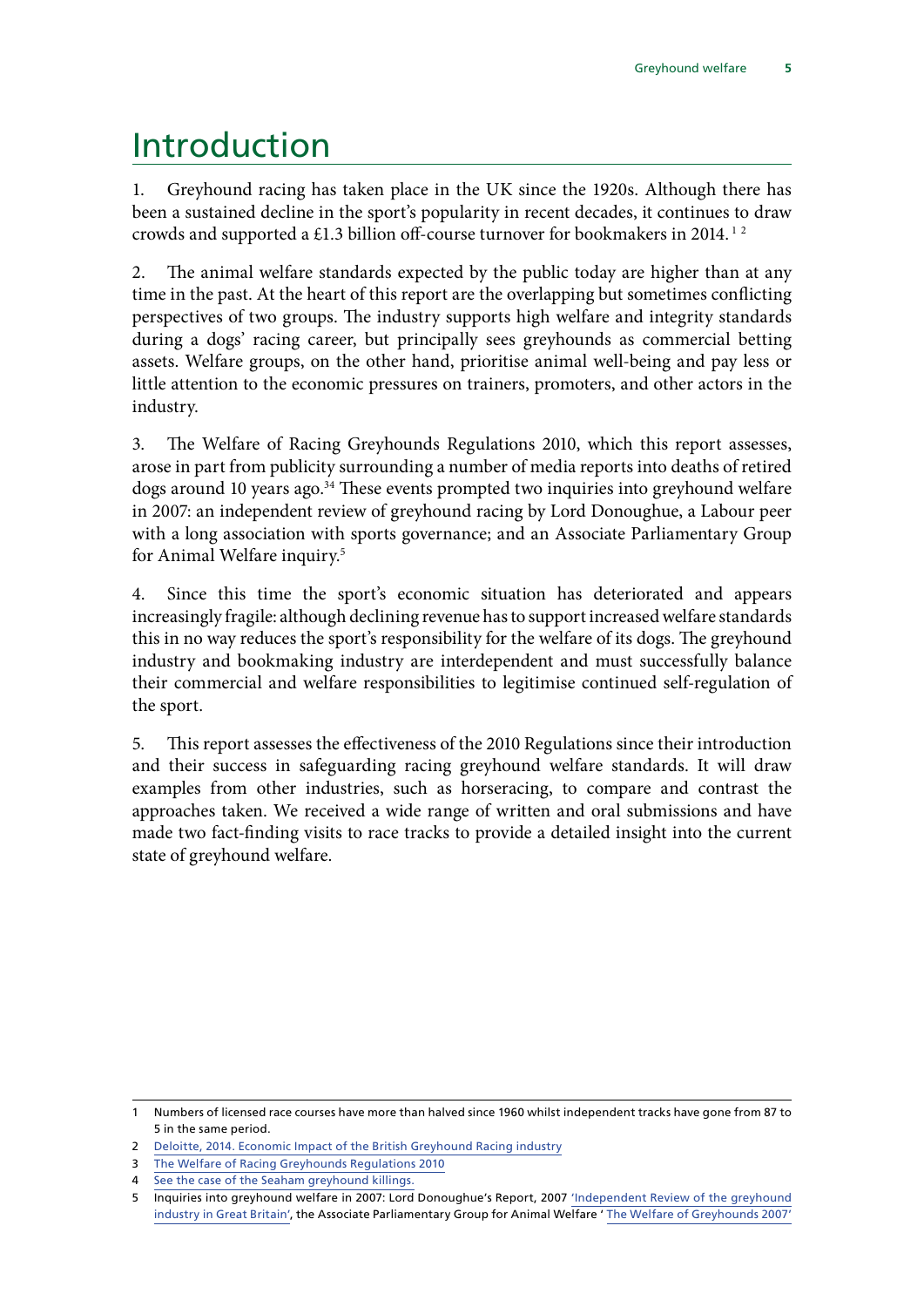# <span id="page-9-0"></span>**1** Effectiveness of the regulatory framework

6. This section addresses the effectiveness of the regulatory framework relating to greyhound welfare, and in particular the Welfare of Racing Greyhounds Regulations 2010 (the 2010 Regulations). It sets out the current structure of the regulatory system, reviews the impact of the 2010 Regulations and assesses how effectively they have met their objectives.

#### **The regulatory framework**

7. Different aspects of greyhound welfare are covered by different pieces of legislation. The primary piece of legislation relating to all animals under human control is the Animal Welfare Act 2006.<sup>6</sup> This Act covers conditions away from the track, including trainers' kennels, and means it is an offence to be cruel to a greyhound or not provide for its needs. The 2010 Regulations were made under the Animal Welfare Act and specifically cover conditions at the racing track. The enforcement of the Animal Welfare Act is beyond the scope of this inquiry but we would draw the reader's attention to a recently launched inquiry that will cover some of these issues.<sup>7</sup>

8. Other relevant legislation includes the Breeding of Dogs Act 1973 (as amended), Council Regulation (EC) No. 1/2005 and The Microchipping of Dogs (England) Regulations 2015 (relating to breeding, transportation and traceability respectively). <sup>8</sup>

#### **Current structure**

9. Greyhound racing tracks operate within a hybrid or two-tier system. The majority of racing tracks, 24, are licensed by the Greyhound Board of Great Britain (GBGB). This means they operate under GBGB's 'Rules of Racing' and are subject to inspections by the organisation.9 The standards that the GBGB sets at tracks are also independently accredited by the United Kingdom Accreditation Service (UKAS) and supported by the work of track veterinarians. Any track that meets the required standards may apply to be licensed by the GBGB.

10. In England, there are also around five independent or 'flapper' tracks that are not licensed by GBGB, but regulated and inspected by Local Authorities. Independent tracks have seen a notable decline in recent years—there were nine when the 2010 Regulations were introduced. These tracks mostly cater for local hobbyist racing as opposed to GBGB tracks which are large-scale, commercially focused and often televised. Although different licensing arrangements exist, tracks under both systems must comply with the 2010 Regulations.

<sup>6</sup> [Animal Welfare Act 2006](http://www.legislation.gov.uk/ukpga/2006/45/pdfs/ukpga_20060045_en.pdf)

<sup>7</sup> The Environment, Food and Rural Affairs Committee will inquire into Animal Welfare in 2016.

<sup>8</sup> [Breeding of Dogs Act 1973,](http://www.legislation.gov.uk/ukpga/1973/60) [Council Regulation \(EC\) No. 1/2005](https://www.agriculture.gov.ie/media/migration/animalhealthwelfare/transportofliveanimals/Council%20Regulation%201%20of%202005.pdf), [The Microchipping of Dogs \(England\) Regulations](http://www.legislation.gov.uk/ukdsi/2015/9780111125243) [2015](http://www.legislation.gov.uk/ukdsi/2015/9780111125243)

<sup>9</sup> Greyhound Board of Great Britain's ['Rules of Racing'](http://www.gbgb.org.uk/uploads/GBGB%20Rules%20of%20Racing%20January%202016.pdf)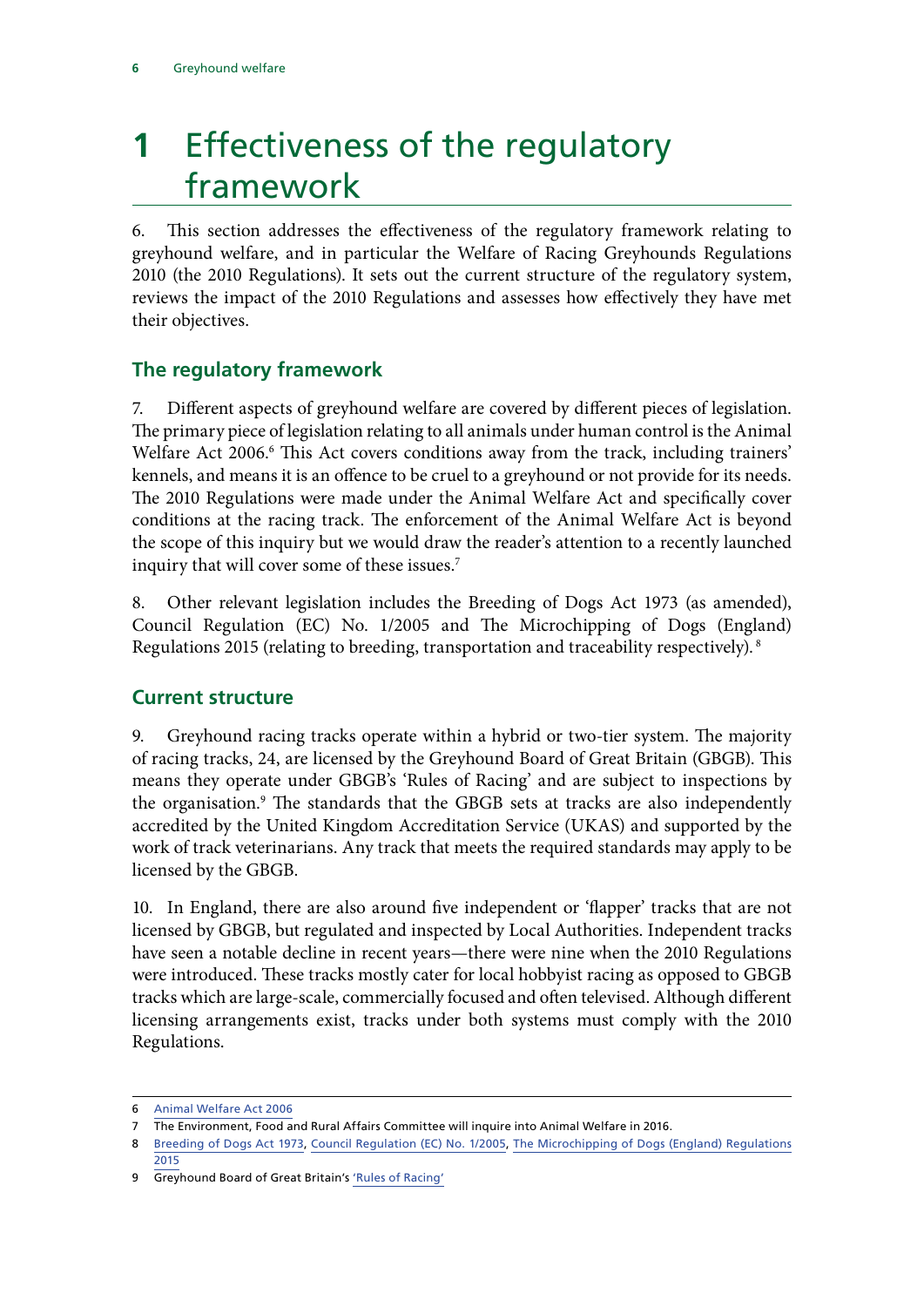#### <span id="page-10-0"></span>**Scope of the 2010 Regulations**

11. The aim of the 2010 Regulations was to ensure that:

"all greyhound tracks in England are covered by the same minimum welfare standards and there will be improved traceability of greyhounds."10

#### **Impact of the Regulations**

12. The 2010 Regulations introduced five minimum standards for all greyhound tracks in England:<sup>11</sup>

- Veterinary presence at all race meetings, race trials and sales trials; with all greyhounds inspected by the veterinarian before being allowed to run;
- Appropriate facilities for the veterinary surgeon to administer first aid to animals at all tracks;
- Adequate kennelling at all tracks (20% of racing or trialling dogs, from April 2013);
- All racing greyhounds to be microchipped and earmarked; and
- All tracks to maintain records of dogs raced or trialled and injuries occurring at the track for 10 years.

13. The introduction of statutory guidelines has brought minimum welfare standards at independent tracks into line with those at GBGB tracks. Experienced greyhound veterinarians have told us that this made significant improvements to greyhound welfare.<sup>12</sup> The 2010 Regulations put into law many pre-existing welfare standards at GBGB tracks: for instance, veterinarians had been present at GBGB tracks since the 1990s, as had 100% provision of kennels at tracks. Prominent animal welfare organisations also agree that the 2010 Regulations have been a positive step for conditions at tracks.<sup>13</sup> Nevertheless, they are critical that the provisions do not go beyond racing tracks.14

#### 14. **There is general acceptance that the formalisation of welfare standards at GBGB tracks and the extension of minimum welfare standards to independent tracks contained in the 2010 Regulations has improved the welfare of greyhounds at racetracks.**

15. It is, however, difficult to make more than a subjective judgment about the level of the improvement since the 2010 Regulations introduction. The 2010 Regulations' requirement to collect data on, for example, injuries at tracks, has not been accompanied by a willingness to make that data available for public scrutiny or analysis. We shall cover this issue in further detail in the next Chapter, but must emphasise that the lack of transparency and paucity of publicly available data leaves no clear baseline against which to judge the effectiveness or impact of the 2010 Regulations. Similar conclusions were reported in Defra's review of the Regulations:

<sup>10</sup> [Explanatory memorandum to The Welfare of Racing Greyhound Regulations 2010](http://www.legislation.gov.uk/ukdsi/2010/9780111489727/pdfs/ukdsiem_9780111489727_en.pdf)

<sup>11</sup> Department for Food, Agriculture and Rural Affairs [\(GHW 61](http://data.parliament.uk/writtenevidence/committeeevidence.svc/evidencedocument/environment-food-and-rural-affairs-subcommittee/greyhound-welfare/written/23200.pdf)) para 2.3

<sup>12</sup> Q 54 [Dr. Bentall], Q 56 [Dr. Adams]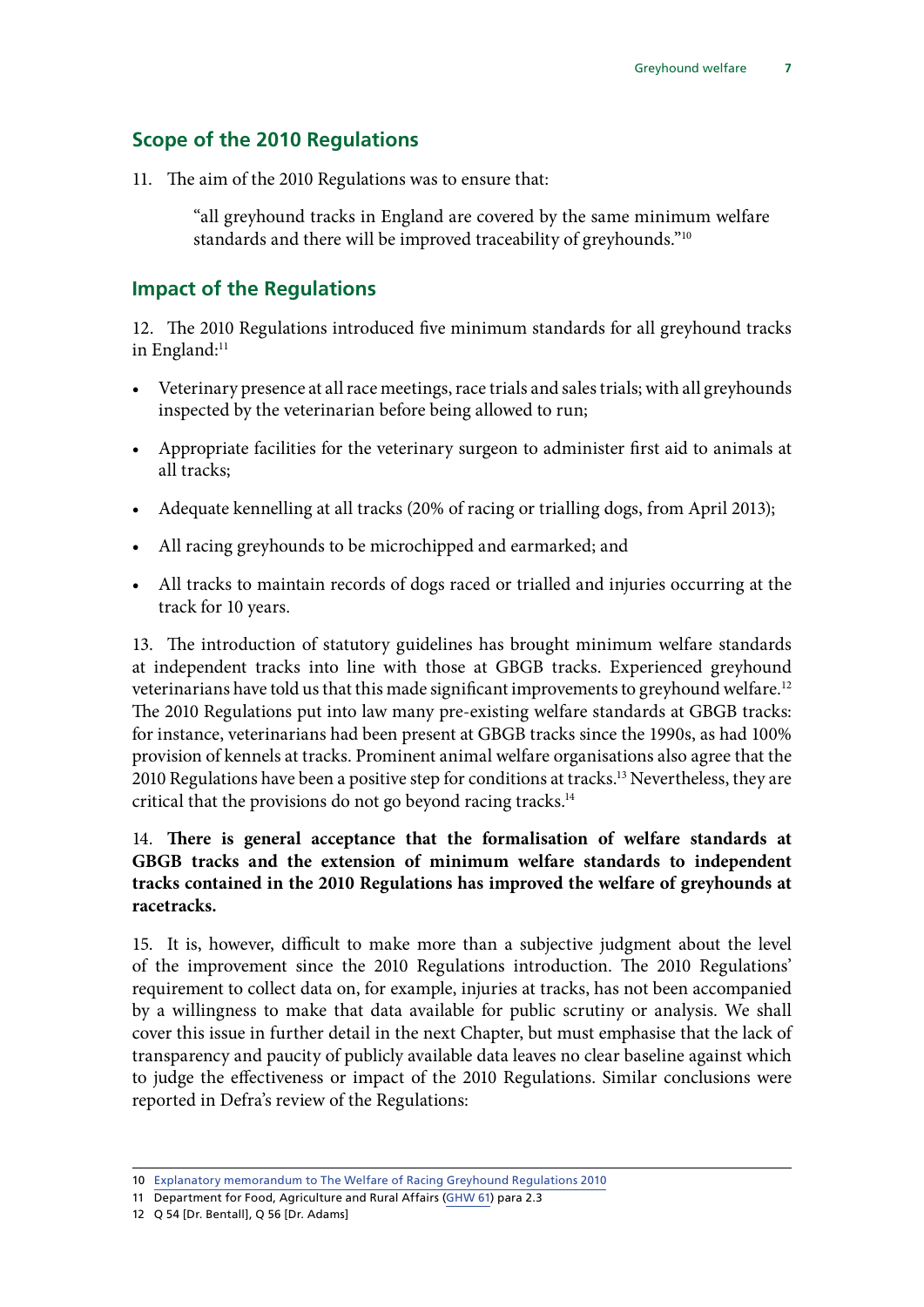<span id="page-11-0"></span>"The impact of the regulation on welfare is difficult to assess—there is no transparency in relation to data and statistics which allows comparisons of pre and post regulation."13

#### 16. **The absence of baseline data regarding issues such as injuries, euthanasia or rehoming makes it difficult to accurately assess the impact of the 2010 Regulations on key welfare issues.**

17. Whilst the 2010 Regulations require that the same minimum standards apply at GBGB-regulated and independent tracks, there are still differences between the two systems.

18. A clear example is the approach to anti-doping testing: GBGB tracks take 9,000 independently tested samples a year, whereas independent tracks do not undertake any formal anti-doping activities. Another difference is apparent in the greater frequency of inspections of GBGB-licensed facilities and their accreditation by an independent body, UKAS. GBGB tracks are subject to annual inspections, by contrast, independent tracks need receive only one mandatory inspection by the relevant Local Authority every three years. This suggests that GBGB tracks may be held to higher standards.

19. **The extension of minimum statutory guidelines to all greyhound tracks is welcome. However, significant differences remain between the levels of regulatory oversight of the two systems.**

#### 20. *We recommend that the frequency of Local Authority inspections of independent tracks be increased and include random inspections.*

21. Recognising the limitations of the available data, we have identified two key questions relating to the effectiveness of the 2010 Regulations:

- a) Whether adequate standards of greyhound welfare are upheld under the current regulatory framework?
- b) Does a self-regulated industry see statutory guidelines as a minimum standard to be proactively built on, or, is meeting the minimum requirement the full extent of their ambition?

#### *Strengths of the 2010 Regulations*

22. Despite the difficulties in judging their impact, the 2010 Regulations were praised in the evidence we received for introducing a number of positive requirements. The mandatory presence of a veterinarian for all racing or trialling events is an important step forward, especially at independent tracks, which typically tended not to have them previously. Beyond the 2010 Regulations, the introduction of mandatory microchipping of all dogs from April 2016 should eventually go a long way to ensuring greyhounds can be traced from birth to death. We hope this development will put to rest some of the concerns about the fates of retired greyhounds.

<sup>13</sup> Exploring the Effectiveness of Racing Greyhound Regulations 2010 - [Final Report](https://consult.defra.gov.uk/animal-health-and-welfare/consultation-on-the-racing-greyhounds-review/supporting_documents/DEFRA%20Greyhounds%20Report%20FINAL%20VERSION.pdf) (6 November 2015) p.4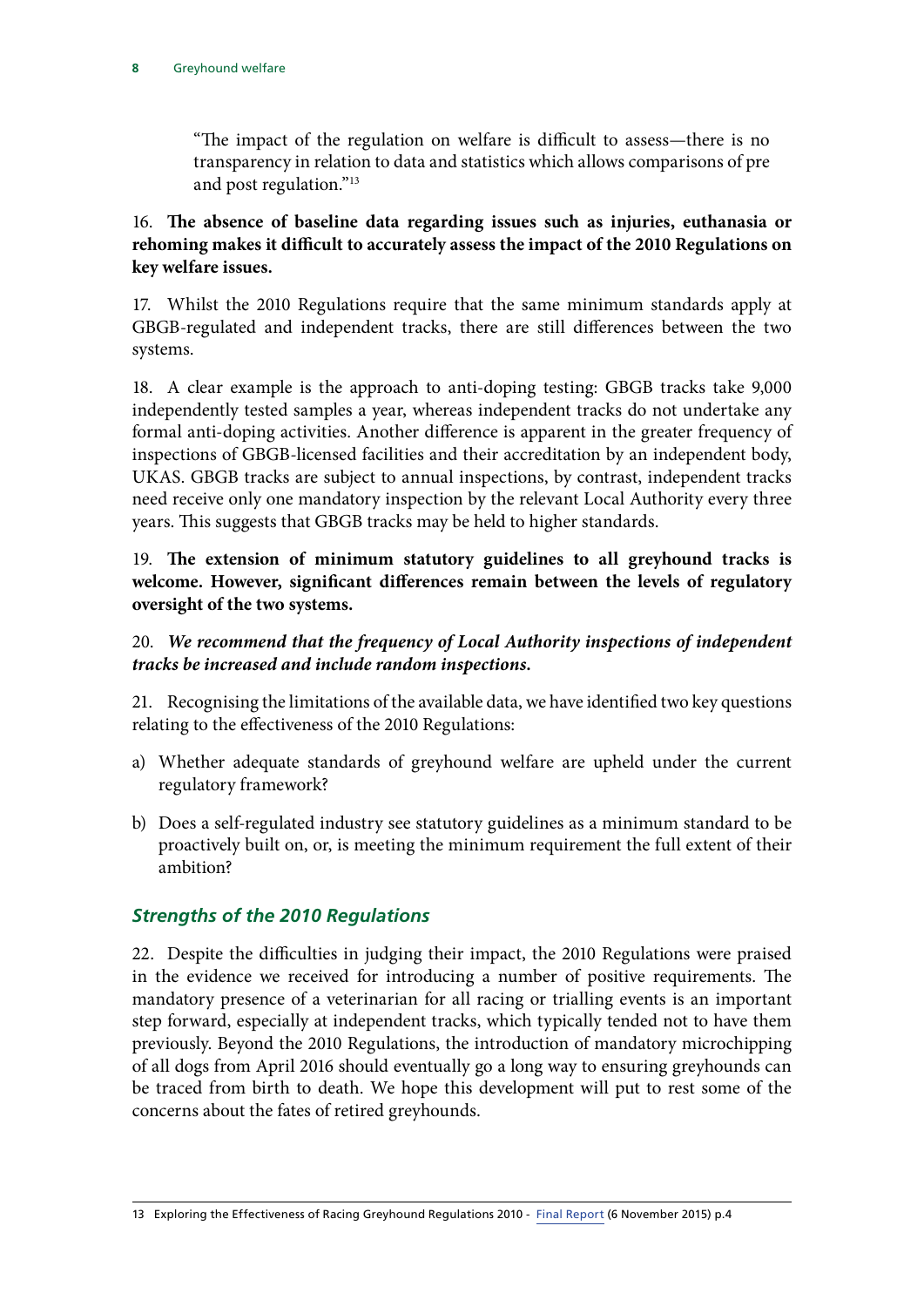#### <span id="page-12-0"></span>*Weaknesses of the 2010 Regulations*

23. Even where they believe the Regulations have worked "as far as they go", many animal welfare charities have criticised them for being limited in scope. Clarissa Baldwin of the Greyhound Forum, for example, told us the regulations were misnamed:

"They are not the Welfare of Racing Greyhounds Regulations. They are for racing greyhounds at tracks".14

24. Particular areas highlighted by critics as requiring attention include: breeding; importation; transportation; training; kennelling; rearing; trialling; racing; rehoming; euthanasia; and retirement.15 Although as previously stated, many of these areas are covered, specifically or in general, by other legislation (whose enforcement lies outside the scope of this inquiry) a number are covered individually in further detail later in the report.

#### **Areas of concern**

25. We have concerns about a number of welfare issues that do not appear to have been fully addressed by the 2010 Regulations. These issues are presented here and expanded upon in more detail in following chapters:

- i) Trainers' kennels, where racing greyhounds spend approximately 95% of their time, are not covered by the 2010 Regulations. Despite their being covered by the Animal Welfare Act, there was a broad consensus across stakeholders, including GBGB senior management and trainers, that extension of the Regulations to include these kennels and incorporate them in the UKAS inspection regime was necessary;
- ii) Secondly, the fate of retired dogs unable to be rehomed at the end of their careers is unclear. The Greyhound Forum believes that somewhere between 1,000 to 3,700 dogs are unaccounted for each year.<sup>16</sup> The introduction of microchipping should help illuminate this matter. Improved traceability will also depend to some extent on compatibility between GBGB and public pet databases. We believe that greyhounds bred for racing should be traced from birth to death to remove uncertainty over their fate;
- iii) A final concern is anecdotal evidence regarding inconsistency in the standards of welfare, and their enforcement, experienced by greyhounds across the country. Dr Hazel Bentall, for example, told us:

"I have seen no evidence that the regulatory framework is consistent and moderated at its levels across the country".17

<sup>14</sup> Q 2 [Mrs Baldwin]

<sup>15</sup> See written evidence: RSPCA [\(GHW 30\)](http://data.parliament.uk/writtenevidence/committeeevidence.svc/evidencedocument/environment-food-and-rural-affairs-subcommittee/greyhound-welfare/written/23111.pdf), League Against Cruel Sports ([GHW 09](http://data.parliament.uk/writtenevidence/committeeevidence.svc/evidencedocument/environment-food-and-rural-affairs-subcommittee/greyhound-welfare/written/22574.pdf)) and Blue Cross [\(GHW 32\)](http://data.parliament.uk/writtenevidence/committeeevidence.svc/evidencedocument/environment-food-and-rural-affairs-subcommittee/greyhound-welfare/written/23124.pdf)

<sup>16</sup> Greyhound Forum [\(GHW 24\)](http://data.parliament.uk/writtenevidence/committeeevidence.svc/evidencedocument/environment-food-and-rural-affairs-subcommittee/greyhound-welfare/written/23001.pdf) para 4.i All evidence attributed to the Greyhound Forum in this report is in the name of the following welfare members only: Battersea Dogs Home, Blue Cross, Dogs Trust, Greyhound Rescue West of England, Greyhound Rescue Wales, Greyhounds in Need, Kennel Club Charitable Trust and Wood Green Animal Charities

<sup>17</sup> Q 54 [Dr. Bentall]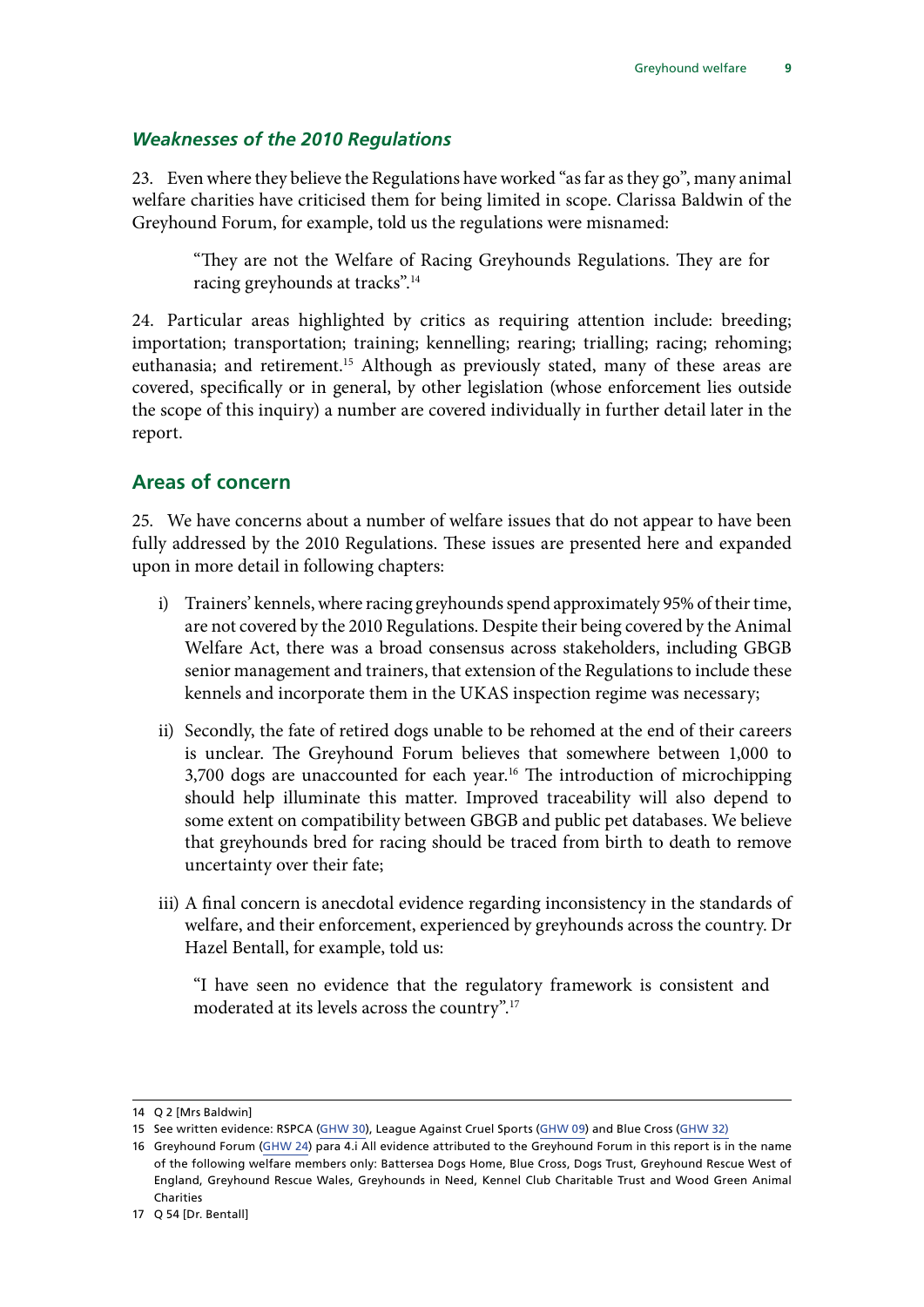# <span id="page-13-0"></span>**2** Data and transparency

#### **Transparency**

26. During this inquiry we have found no sources of reliable data regarding greyhound welfare in the public domain. Much of the relevant data required to judge welfare standards is collected by the industry but not shared. This has two significant consequences for both this inquiry and the sport at large. First, it is difficult to accurately assess the current level of welfare provision or to gauge improvements or deteriorations over time. Secondly, the absence of welfare data raises the suspicions of critics and sustains their negative assumptions. We note that the industry fears the data could be selectively used to discredit the industry.

#### **Injury and euthanasia data**

27. The main demand for access to data focuses on information relating to injuries, antidoping activities, euthanasia and rehoming. The 2010 Regulations made it mandatory for all tracks to keep records of greyhounds injured racing. They did not stipulate that the injury records be published, but we believe that was the clear intention of introducing the need to keep them. We are concerned that although collection of injury data has been mandatory for five years there has been no move to put it to greater use.

28. Amongst stakeholders in the sport there is a clear demand for greater transparency:

- Veterinarians consulted in the inquiry unanimously agreed that epidemiological analysis of injury data would improve greyhound welfare;<sup>18</sup>
- Rehoming charities told us they would be better able to forecast and plan their business;<sup>19</sup>
- Owners and trainers have stressed they would prefer to know which track may have a higher rate of injuries and also reduce the external criticism of the sport;<sup>20</sup>
- Groups such as the League Against Cruel Sports and others believe the industry is unaccountable and there are considerable welfare problems hidden behind the lack of information.<sup>21</sup>

29. In response, the industry expressed concerns that full disclosure would lead to the data being used against it by critics and those that wish to see an end to the sport, acting as a: "cudgel for our head"22

30. The GBGB has stated that it is prepared to share with "responsible organisations".<sup>23</sup> However, the argument that injury data should not be made publicly available as it would lend weight to organisations that seek to ban racing is not conclusive. If the statistics

<sup>18</sup> Q 69 [Dr. Bentall], Q 83 [Dr. Adams]

<sup>19</sup> Retired Greyhound Trust ([GHW 56\)](http://data.parliament.uk/writtenevidence/committeeevidence.svc/evidencedocument/environment-food-and-rural-affairs-subcommittee/greyhound-welfare/written/23187.pdf) para 4.4.

<sup>20</sup> Greyhound Trainers Association [\(GHW 69](http://data.parliament.uk/writtenevidence/committeeevidence.svc/evidencedocument/environment-food-and-rural-affairs-subcommittee/greyhound-welfare/written/24951.pdf)), Stanley Wright [\(GHW 03](http://data.parliament.uk/writtenevidence/committeeevidence.svc/evidencedocument/environment-food-and-rural-affairs-subcommittee/greyhound-welfare/written/22283.pdf)) and Miss Maureen Day ([GHW 14\)](http://data.parliament.uk/writtenevidence/committeeevidence.svc/evidencedocument/environment-food-and-rural-affairs-subcommittee/greyhound-welfare/written/22628.pdf)

<sup>21</sup> League Against Cruel Sports ([GHW 09](http://data.parliament.uk/writtenevidence/committeeevidence.svc/evidencedocument/environment-food-and-rural-affairs-subcommittee/greyhound-welfare/written/22574.pdf)), Greyt Exploitations ([GHW 68](http://data.parliament.uk/writtenevidence/committeeevidence.svc/evidencedocument/environment-food-and-rural-affairs-subcommittee/greyhound-welfare/written/24942.pdf)), para 1.2 and Greyhound Awareness Welfare and Protection UK [\(GHW 64\)](http://data.parliament.uk/writtenevidence/committeeevidence.svc/evidencedocument/environment-food-and-rural-affairs-subcommittee/greyhound-welfare/written/23213.pdf).

<sup>22</sup> Q 148 [Mr Faulkner], Q 150 [Mr Curran]

<sup>23</sup> Greyhound Board Of Great Britain [\(GHW 55](http://data.parliament.uk/writtenevidence/committeeevidence.svc/evidencedocument/environment-food-and-rural-affairs-subcommittee/greyhound-welfare/written/23180.pdf)) para 3.12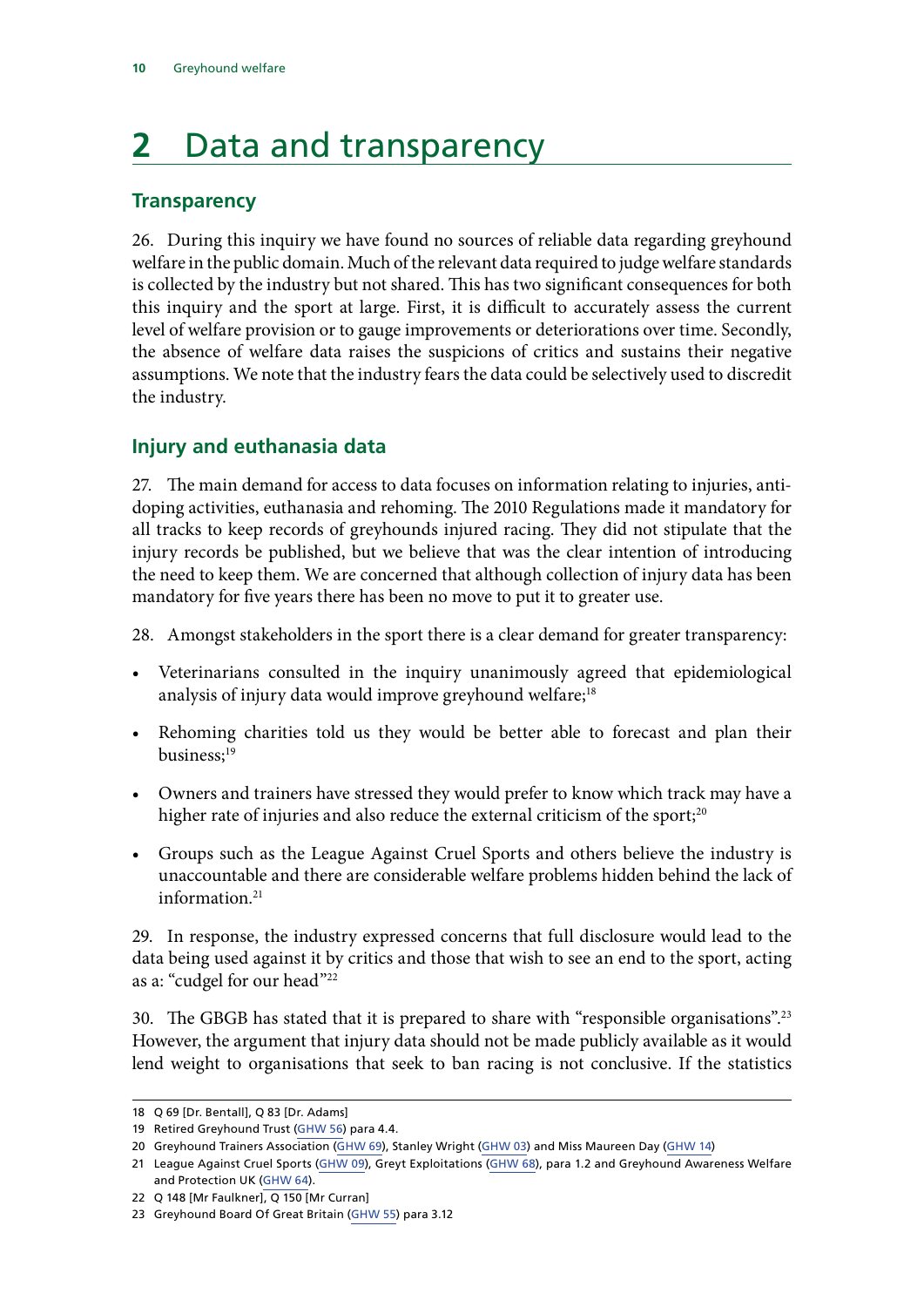<span id="page-14-0"></span>reflect a healthy welfare situation, there should be no public outcry in response to their publication.

31. We accept that some information may need to be published in an anonymised or aggregated format on the grounds of commercial sensitivities. Injury data is currently recorded by track veterinarians and collated by the industry. We believe that in order to underwrite the transparent and open behaviour that stakeholders are requesting there is a case for this data to be independently verified. This would go a long way to eliminate the concerns that some parties hold and support continued self-regulation of the sport.

32. **We are concerned and surprised that the industry has decided not to publish injury statistics after the 2010 Regulations made their collection mandatory. Data collection was introduced to identify the scale of injuries sustained racing but also to provide a source of information that could be analysed to support prevention in the future. The industry's reluctance to go beyond the letter of what was required by the regulations in this respect does not inspire confidence in its ability to self-regulate.**

#### **Drawing comparisons**

33. With regard to using data and its potential for improving welfare, useful lessons can be taken from horseracing. The British Horseracing Authority (BHA) is recognised around the world as having implemented a high standard in equine care. In a contrasting approach to that taken by the greyhound industry, injury data for horseracing is made publicly available.

34. Over the last 15 years, the equine fatality rate in British Racing has fallen by a third.<sup>24</sup> The reduction has been achieved, in part, through the electronic collection of injury data and post-race analysis. This data is widely shared with epidemiological specialists who look at tracks or jumps linked with high incidences of injury and proactively recommend remedial action based on the analysis.

35. We believe this is a very positive example of self-regulation supporting high welfare standards and hope it can be emulated within greyhound racing. On this point we welcome the recent appointment by GBGB of Peter Webbon as Chairman of the Welfare Committee, who was previously CEO of the BHA.

#### **Current data**

36. Injury data is currently collected by tracks and owned by the Racecourse Promoters Association who report this information to the GBGB Welfare Committee and Greyhound Forum (twice a year).<sup>25</sup> For some people the death of even one greyhound resulting from racing is too many, but we recognise that any animal under human control is vulnerable to this fate.

37. Our focus is the scale of injuries and whether all reasonable efforts are being made to avoid preventable deaths. After prolonged conversations the industry has provided the statistics below on injuries and euthanasia.

<sup>24</sup> British Horseracing Authority [\(GHW 59](http://data.parliament.uk/writtenevidence/committeeevidence.svc/evidencedocument/environment-food-and-rural-affairs-subcommittee/greyhound-welfare/written/23196.pdf)) para 3.2

<sup>25</sup> Q 144 [Mr Curran]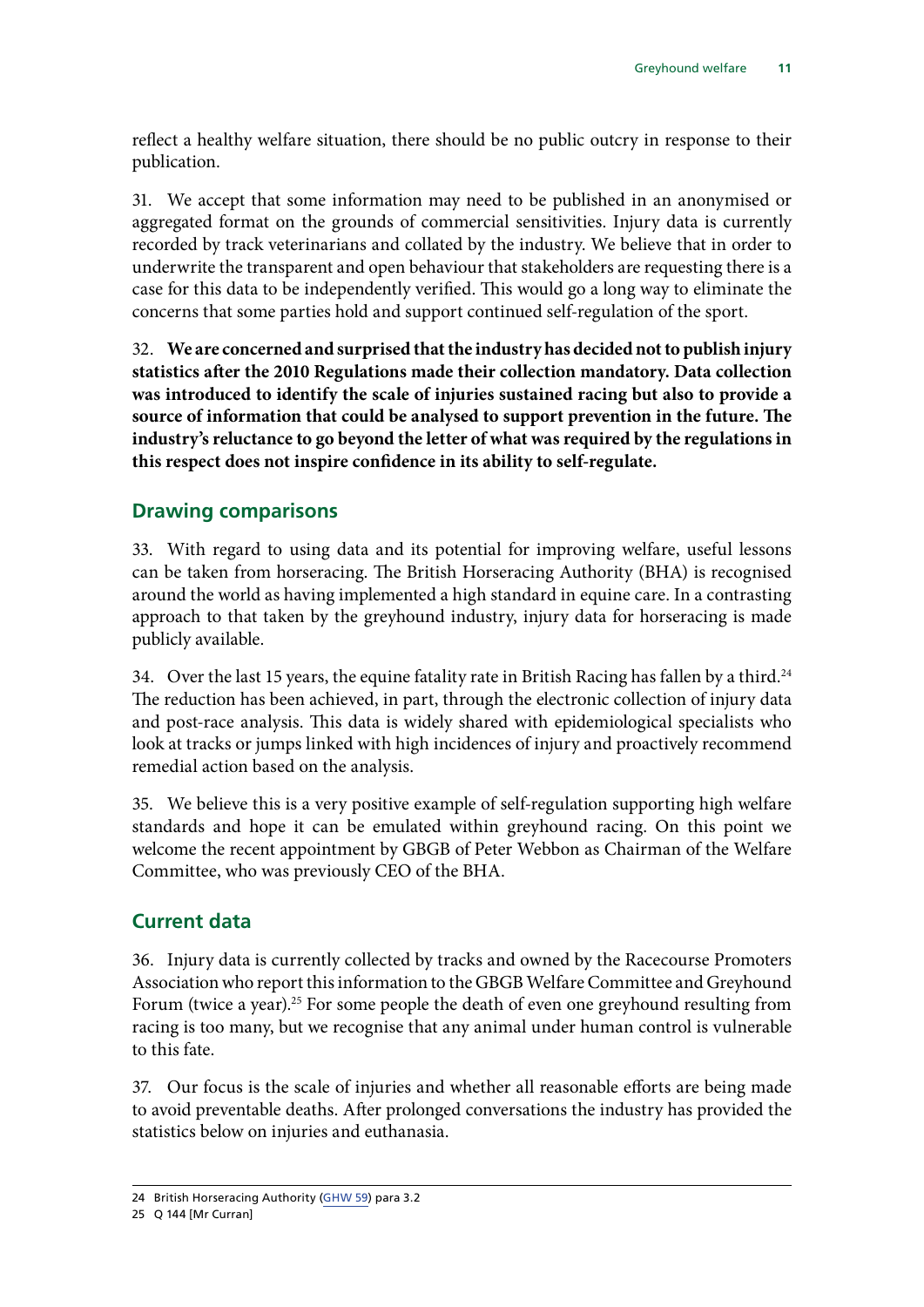| <b>Reported</b><br><b>Numbers</b> | 2012                      |                                   | 2013                      |                                   | 2014                      |                                   |
|-----------------------------------|---------------------------|-----------------------------------|---------------------------|-----------------------------------|---------------------------|-----------------------------------|
|                                   | % of all<br>raced<br>dogs | <b>Number</b><br>of raced<br>dogs | % of all<br>raced<br>dogs | <b>Number</b><br>of raced<br>dogs | % of all<br>raced<br>dogs | <b>Number</b><br>of raced<br>dogs |
| Euthanasia                        | 0.12                      | 441                               | 0.13                      | 461                               | 0.13                      | 393                               |
| Hock & Wrist<br>injuries          | 0.19                      | 687                               | 0.19                      | 643                               | 0.21                      | 693                               |

#### **Table 1: Injury and euthanasia data from GBGB tracks**

Source: Racecourse Promoters Association

38. The category of 'Hock and Wrist Injuries' refers to the most serious and common types of injuries. This category of injury is what the Racecourse Promoter Association records and reports as injury figures to wider stakeholders. The above data is not comprehensive as it is taken from 22 of 24 GBGB-licensed tracks, it does not cover all types of injuries, and it does not include injuries to dogs that manifest later away from the track.

39. We include these figures to encourage the industry to release welfare figures more widely. They are significantly lower and less concerning than the suggested figures welfare groups provided to us. Analysis provided by the welfare organisation Greyt Exploitations, in association with the Sunday Times, of incidents at races over a 10 year period reported that 40,151 dogs were injured and 18,410 did not race again. 26

40. GBGB told us it is developing a new centralised database for injury data, to be rolled out during 2016–17. The move to a centralised electronic system will provide a possible source of raw data for sports science and epidemiological studies proposed by many of our witnesses.

#### 41. **The development of a centralised database is welcome but should have happened earlier. It will need to be operated in an open and transparent fashion to rebuild trust between the industry and interest groups. Independent validation of injury data would go some way to alleviating the current climate of distrust.**

42. There is concern within the industry that the data may be misused. However, the horseracing industry publishes its injury data, and there seems little reason why the greyhound industry should be more at risk of misrepresentation of its data, and unable to refute inaccurate misuse of that data. As one of our witnesses, Dr Hazel Bentall, an independent veterinary surgeon put it: "At no cost to the industry, it could be made available for independent epidemiological research by specialist researchers—not particularly by welfare organisations, but by people whose whole job is looking at anonymised data and drawing conclusions from it. Horseracing has been shown that it can be done and it can be done safely." <sup>27</sup>

<sup>26</sup> ['40,000 racing greyhounds hurt'](http://greytexploitations.com/wp-content/uploads/2015/10/2-22-15Times.pdf) 

<sup>27</sup> Q 69 [Dr. Hazel Bentall]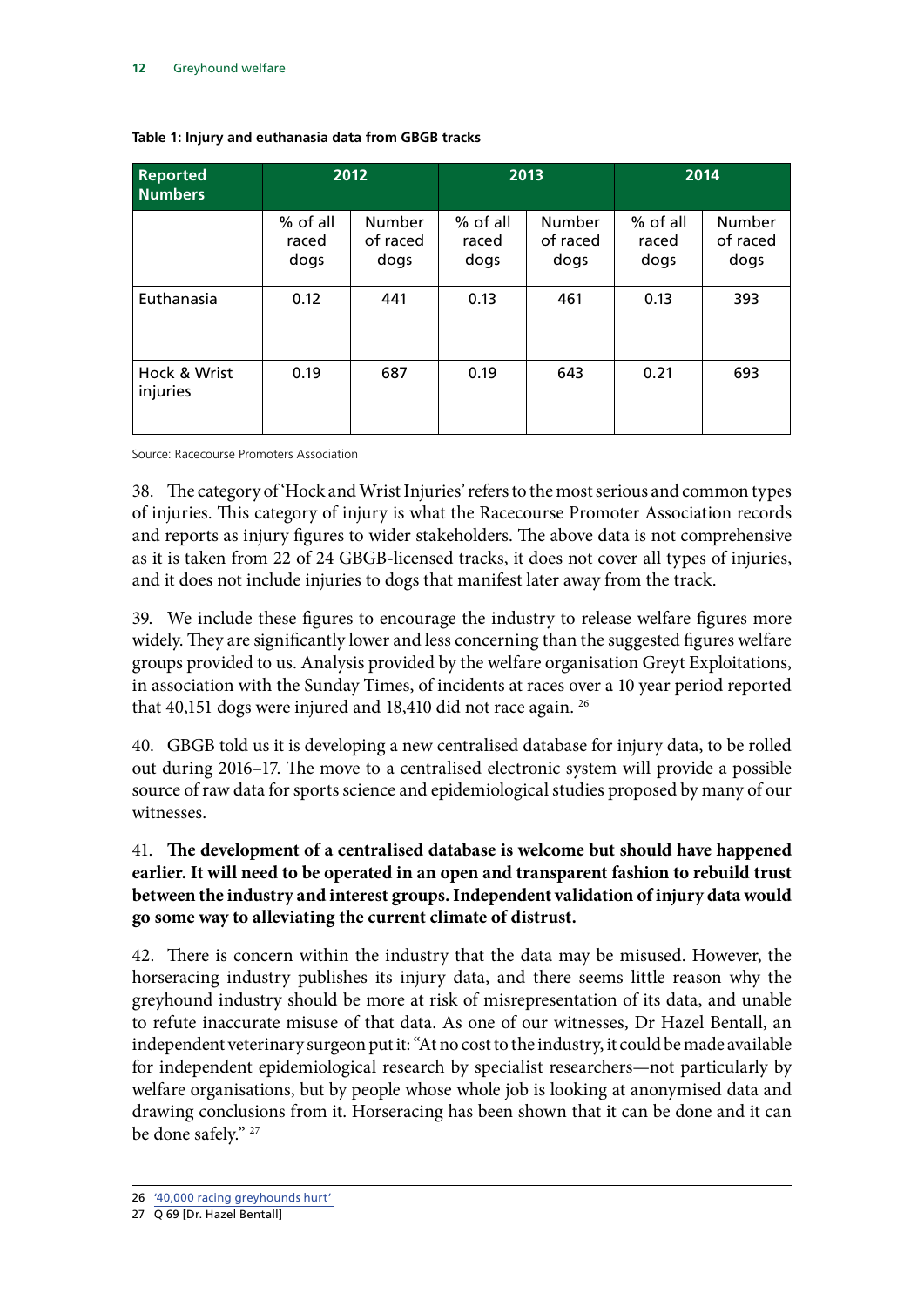43. **We support the view that the data should be made available for independent research so that any specific injury risk arising from particular tracks or any other identifiable reason may be accurately assessed and dealt with.**

44. *We recommend that Defra amend the 2010 Regulations to require the publication of essential welfare data relating to injury, euthanasia and rehoming numbers.*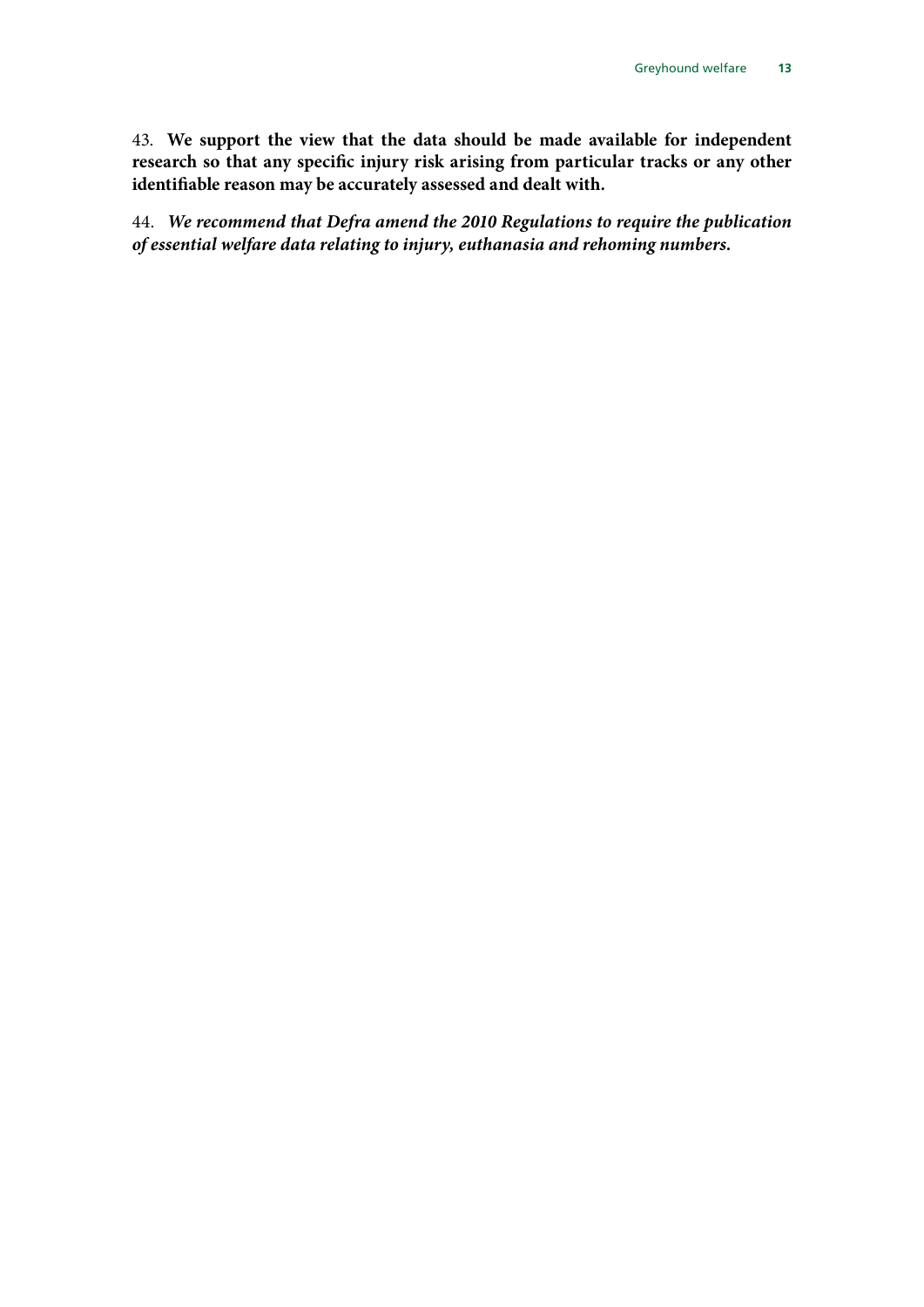# <span id="page-17-0"></span>**3** Kennelling

45. During our inquiry we visited two greyhound tracks: Crayford in South-East London, a GBGB licensed track; and Askern near Doncaster, an independent track. Although kennelling conditions differ at the two types of track we were reassured to find the conditions were of an appropriate standard and overseen by veterinarians at both tracks.

46. Currently GBGB tracks provide 100% kennelling for all racing and trialling dogs whilst independents need provide only 'adequate kennelling' (for at least 20% of the dogs present for trialling or racing). Our initial concerns that this was insufficient were allayed by our visit to the Askern track. We found that, in line with Defra Minister Eustice's understanding, the majority of owners do not use the kennels at independent tracks and the 20% quota is therefore sufficient.<sup>28</sup>

47. In our view the more pressing welfare issues facing the industry are away from the track. This section will focus on kennelling whilst later sections will address the postracing life of greyhounds and financial state of the industry.

#### **Kennelling standards away from the track**

48. Racing greyhounds spend approximately 95% of their time at trainers' kennels. These kennels are not covered by the 2010 Regulations or the Boarding Establishments Act 1963 but do come under the remit of the Animal Welfare Act.

49. We have heard kennelling arrangements away from the track differ substantially between the two systems, reflecting their different focuses:

- Independent tracks are predominantly for hobbyists who in our experience may own a small number of dogs they keep at home or at nearby premises. There is no inspection regime for trainers' and owners' kennels linked to independent tracks;
- GBGB tracks contract to a number of trainers who provide all the dogs that race there (except at open events). In the case of Crayford, 11 trainers supplied around 350 dogs per week. The commercial focus and scale of these operations means the kennels must be equally extensive, sometimes housing in excess of 100 greyhounds.<sup>29</sup> There are 789 GBGB-licensed kennels in the UK, which receive one formal annual licensing inspection by the local Stipendiary Steward and veterinarian, and which may also receive additional inspections as required.<sup>30</sup> According to GBGB data, since 2009 each premise has received an average of two visits a year.<sup>31</sup>

50. *We advise Defra to encourage Local Authorities to take a more active role in inspecting private commercial kennel conditions away from the track. It seems appropriate to have the same levels of oversight of private kennels across both systems.*

<sup>28</sup> Q 184 [Mr Eustice]

<sup>29</sup> Interviews with trainers at the Crayford track visit provided these numbers

<sup>30</sup> Greyhound Board Of Great Britain [\(GHW 55](http://data.parliament.uk/writtenevidence/committeeevidence.svc/evidencedocument/environment-food-and-rural-affairs-subcommittee/greyhound-welfare/written/23180.pdf)) para 3.5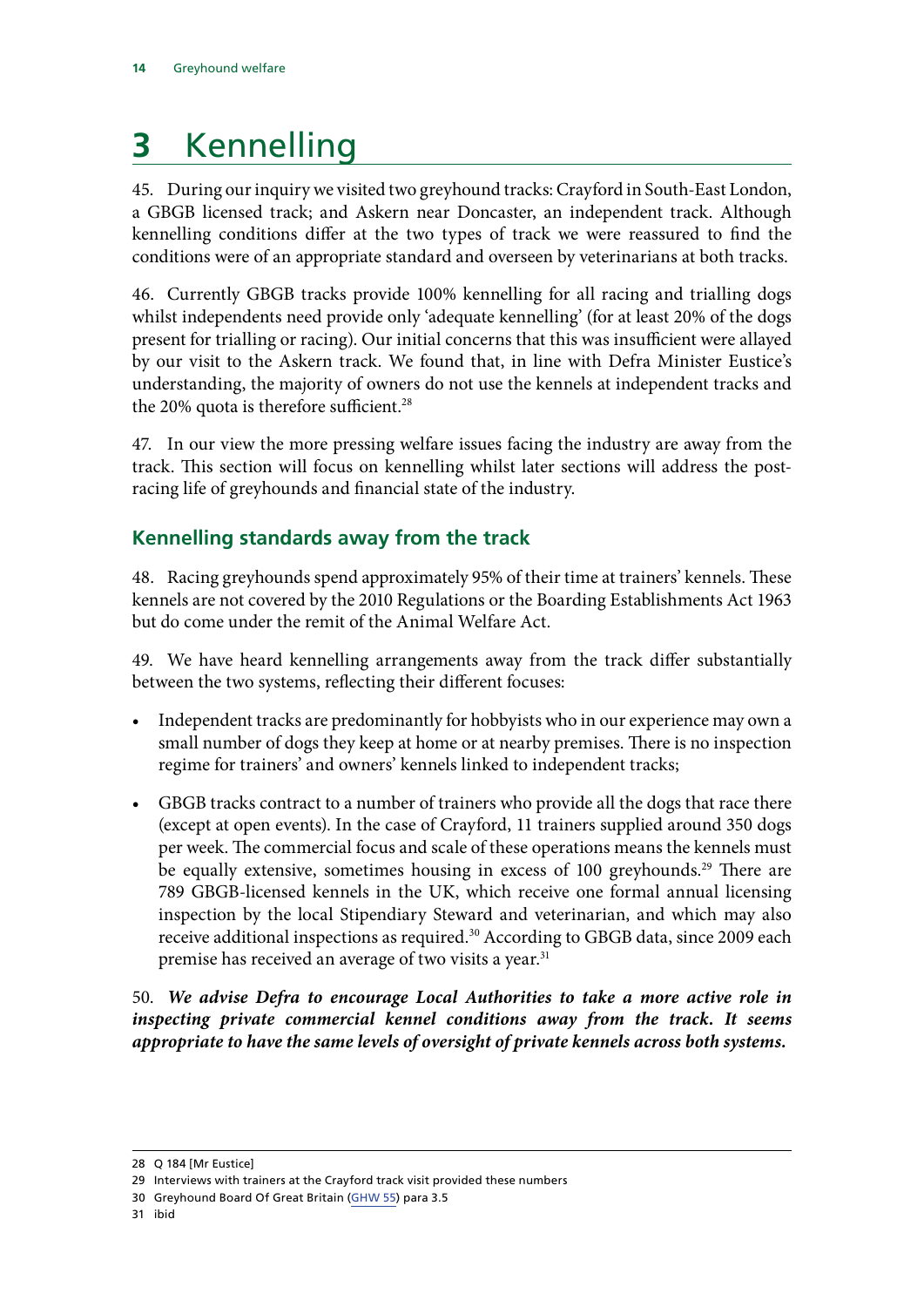#### <span id="page-18-0"></span>*Kennel hands and husbandry*

51. According to a 2014 Deloitte report, trainers make a net loss of  $\text{\pounds}3$  million per year.<sup>32</sup> The Greyhound Trainers Association has linked this financial environment to kennel staff and owners working long hours at less than minimum wage and poor kennel conditions.<sup>33</sup> This was echoed by the Race Course Promoters Association:

"We are very close, as an industry, to not being viable and, in particular, not meeting our commitments to our employees, who are trainers and kennelhands".34

52. **It is important that greyhound welfare is protected away from the track, that kennel conditions meet an agreed welfare standard, that the training facilities are adequate and that kennel hands receive proper pay and training to carry out their duties.**

#### *Improving kennel standards*

53. The frequency of GBGB inspections appears robust but welfare groups have expressed worries about the conditions at private kennels, providing us with examples of undercover investigations of kennels that did not appear to meet the current standards set by GBGB.<sup>35</sup>

54. **Given reports of poor conditions at some kennels and current financial strain on trainers and owners, we welcome the industry's acceptance that kennel standards should be independently verified.**

55. We support GBGB's stated aim to raise standards at kennels and intention to work with the British Standards Institute to develop a common standard. 36 We emphasise the need for independent welfare specialists to be included in the drafting of these requirements.

56. *We recommend that Defra consider extending the 2010 Regulations to cover trainers' kennels, that common welfare standards be developed for all kennels, and that an independent body verify those standards.*

<sup>32</sup> [Economic Impact of the British Greyhound Racing industry 2014,](http://cagro-greyhounds.co.uk/2014/03/12/gbgb-economic-report-2014/) p.6

<sup>33</sup> Greyhound Trainers Association [\(GHW 69](http://data.parliament.uk/writtenevidence/committeeevidence.svc/evidencedocument/environment-food-and-rural-affairs-subcommittee/greyhound-welfare/written/24951.pdf))

<sup>34</sup> Q 163 [Mr Curran]

<sup>35</sup> Dogs Trust,' [The Greyhound industry: don't bet on fair treatment'](https://www.dogstrust.org.uk/whats-happening/issues-campaigns/greyhounds/the-greyhound-industry-dont-bet-on-fair-treatment) 20 October 2015, League Against Cruel Sports ([GHW 09\)](http://data.parliament.uk/writtenevidence/committeeevidence.svc/evidencedocument/environment-food-and-rural-affairs-subcommittee/greyhound-welfare/written/22574.pdf), Greyt Exploitations [\(GHW 68](http://data.parliament.uk/writtenevidence/committeeevidence.svc/evidencedocument/environment-food-and-rural-affairs-subcommittee/greyhound-welfare/written/24942.pdf)) para 2, Caged North West [\(GHW 66](http://data.parliament.uk/writtenevidence/committeeevidence.svc/evidencedocument/environment-food-and-rural-affairs-subcommittee/greyhound-welfare/written/23343.pdf))

<sup>36</sup> Q 128 [Mr Kelly]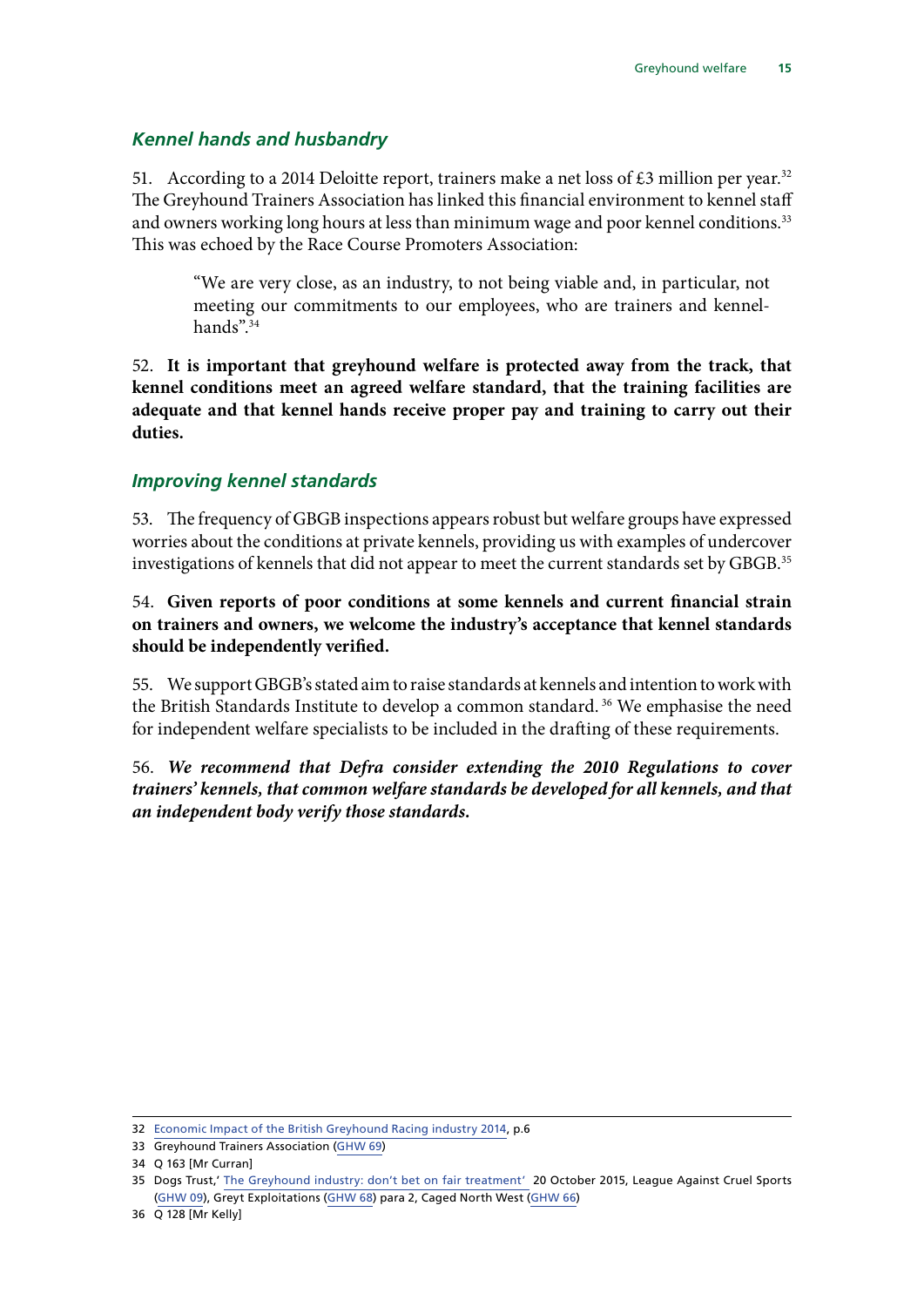# <span id="page-19-0"></span>**4** Retirement: traceability and rehoming

57. From the outset of the inquiry we have wanted to shed light on what happens to retired greyhounds that are not recorded as being rehomed by charities. In the absence of conclusive evidence, we cannot confirm there is a significant problem. Neither though, can we demonstrate there is not. The Society of Greyhound Veterinarians identified this issue as their key welfare worry:

" … by far the greatest single welfare issue of concern in the U.K. greyhound industry is the euthanasia of healthy greyhounds no longer required for racing."37

#### **Traceability**

58. At the moment it is very difficult to track greyhounds bred for racing from birth to death. Recent legislative changes should enable greater certainty over the destiny of dogs in the future. As of April 2016, all dogs in England over the age of eight weeks will have to be microchipped under The Microchipping of Dogs (England) Regulations 2015.<sup>38</sup> Microchipping involves inserting a chip into the dog that contains the owner's details and a description of the dog's characteristics. This should improve the traceability of greyhounds.

59. At retirement greyhounds stop being racing animals and transfer to the general pet population. It is key at this point that GBGB verifies the data held on the microchip is accurate. GBGB database information must be compatible with general pet databases, such as the Kennel Club's, to ensure greyhounds can be accurately tracked in the post racing life. The tracking of greyhounds throughout their lives will provide greater clarity on the question of the 'unaccounted for dogs'.

60. **The introduction of microchipping should significantly improve the tracking of greyhounds bred for racing from birth to death. However, we are conscious that this will require the GBGB database to be compatible with general pet databases.**

61. *We recommend that GBGB verify the accuracy of the information held on retiring greyhounds' microchips at the point they exit the industry to support improved traceability throughout their lives.*

#### **Rehoming**

62. According to GBGB figures there were 14,095 active greyhounds in 2014. The Greyhound Forum, which represents eight major dog charities, estimates that 3,700 of a total 9,000 retired greyhounds go 'unaccounted' for each year.<sup>39</sup> The Retired Greyhound Trust (RGT) expects to home over 4,000 greyhounds in 2015 and is by far the largest actor

<sup>37</sup> Society Of Greyhound Veterinarians [\(GHW 49](http://data.parliament.uk/writtenevidence/committeeevidence.svc/evidencedocument/environment-food-and-rural-affairs-subcommittee/greyhound-welfare/written/23162.pdf)) para 3.5

<sup>38</sup> Similar guidelines will come into force in Scotland, [The Microchipping of Dogs \(Scotland\) Regulations 2016,](http://www.legislation.gov.uk/sdsi/2016/9780111030127/pdfs/sdsi_9780111030127_en.pdf) and Wales, [The Microchipping of Dogs \(Wales\) Regulations 2015,](http://www.senedd.assembly.wales/mgIssueHistoryHome.aspx?IId=13680) at the same time. Microchipping has been mandatory in Northern Ireland since 2012, [The Dogs \(Licensing and Identification\) Regulations \(Northern Ireland\) 2012](http://www.legislation.gov.uk/nisr/2012/132/part/4/made)

<sup>39</sup> Greyhound Forum ([GHW 24\)](http://data.parliament.uk/writtenevidence/committeeevidence.svc/evidencedocument/environment-food-and-rural-affairs-subcommittee/greyhound-welfare/written/23001.pdf) para 4.i.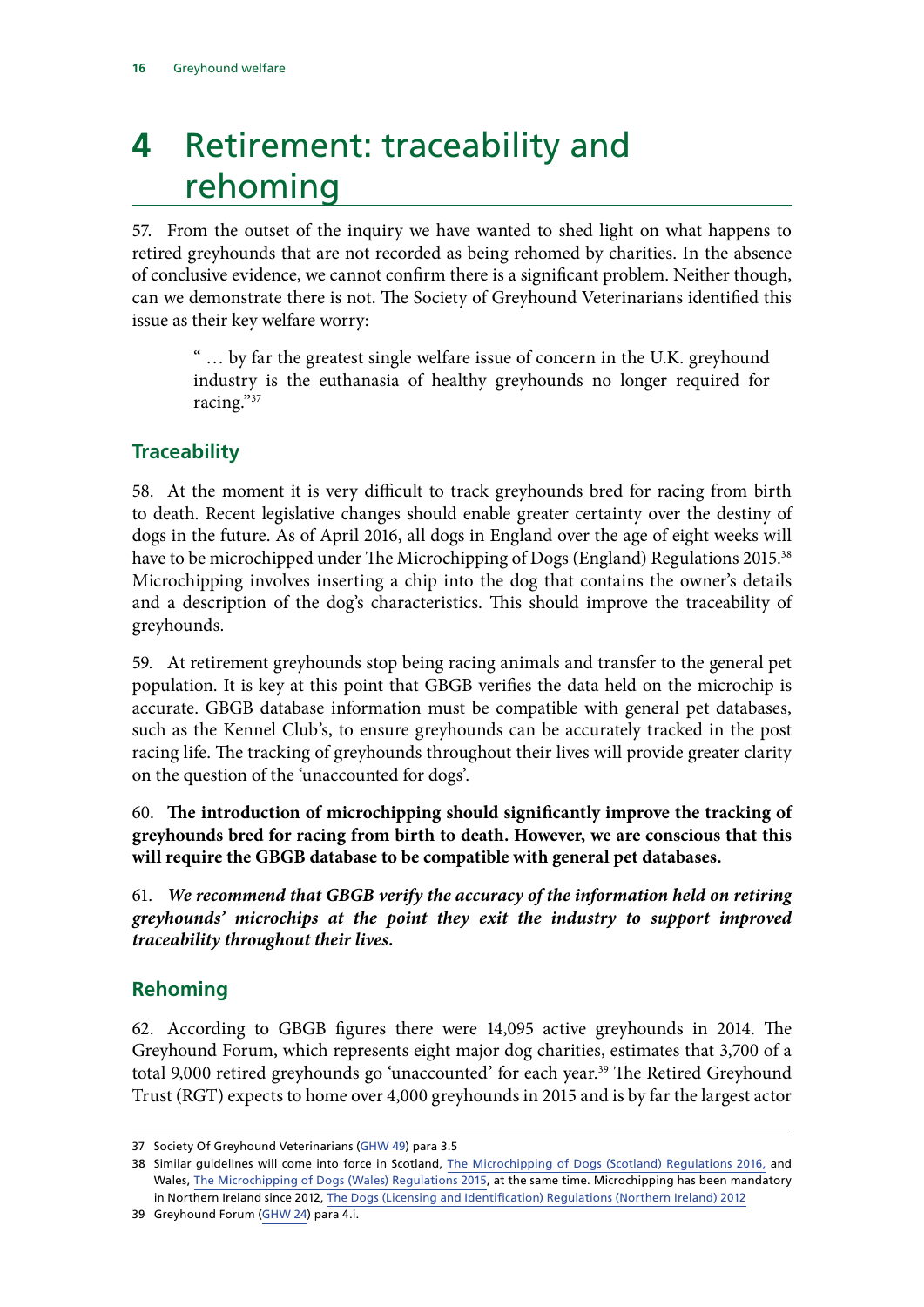<span id="page-20-0"></span>in the market, with other charities accounting for around  $1,500<sup>40</sup>$  We do not have official data on the numbers of greyhounds rehomed each year.

63. Possible destinations at retirement include: rehoming via the RGT; rehoming by other animal charities; adoption into private homes; export to other countries; and euthanasia if the dogs cannot be rehomed owing to temperament or unavailability of places. We accept euthanasia is a possible fate for any animal under human control but believe this must be the last option.

64. Under Rule 18 of the GBGB guidelines, owners are solely responsible for greyhounds at the point of retirement. The decoupling of industry responsibility for greyhound's post-racing welfare means that industry demand for greyhounds does not take into consideration the cost and number of rehoming placements available in the market. We are not convinced that the current contributions of the industry and the bookmaking sector do enough to support greyhounds. We have been told only one in four rehomed greyhounds is funded by the industry.<sup>41</sup>

65. *We accept that some 'unaccounted' for dogs will have been euthanised if they are unable to be rehomed because of their temperament, and some will have stayed with their owners, but we recommend that healthy dogs should wherever possible be found homes at the end of their racing careers.*

#### **Health and rehoming**

66. Evidence from voluntary rehoming charities shows a marked increase in expense for rehoming greyhounds in recent years. This has been linked to contraction in the homing market and increased veterinary bills owing to the number of dogs arriving with health problems.42 These problems include partial or absent vaccination records or poor dental conditions. Dental health problems appear to be particularly prevalent in all greyhounds. According to one witness, 14% of the total welfare payments from the industry to the Retired Greyhound Trust is spent on repair of dental disease.<sup>43</sup>

67. We were told by track veterinarians that the industry was not seen as a desirable area to work in and that there were limited opportunities for training and development. We believe the industry should consider funding professional development courses for track veterinarians to ensure best practice is updated and disseminated.<sup>44</sup>

#### 68. *The industry should investigate whether poor dental health is prevalent in greyhounds and assess whether there are any measures that could be introduced to improve dental hygiene.*

69. A contracting homing market combined with static industry demand for dogs means more greyhounds are unable to be rehomed and may face being destroyed. A radical approach to the issue of rehoming and oversupply of dogs has been suggested by the League Against Cruel Sports:

<sup>40</sup> Q 30 [Professor Dean], Greyhound Forum ([GHW 24\)](http://data.parliament.uk/writtenevidence/committeeevidence.svc/evidencedocument/environment-food-and-rural-affairs-subcommittee/greyhound-welfare/written/23001.pdf) para 4.i

<sup>41</sup> Q 30 [Mrs. Baldwin]

<sup>42</sup> Costs associated with rehoming have increase by 70% from 2012–2014 (£483 to £818) for the Greyhound Rescue West of England with similar trends observable in other rehoming charities evidence. Greyhound Rescue West of England ([GHW 26\)](http://data.parliament.uk/writtenevidence/committeeevidence.svc/evidencedocument/environment-food-and-rural-affairs-subcommittee/greyhound-welfare/written/23060.pdf) para 7.5

<sup>43</sup> Q 84 [Dr. Bentall]

<sup>44</sup> Q 71 [Dr. Adams], Q 75 [Dr. Bentall]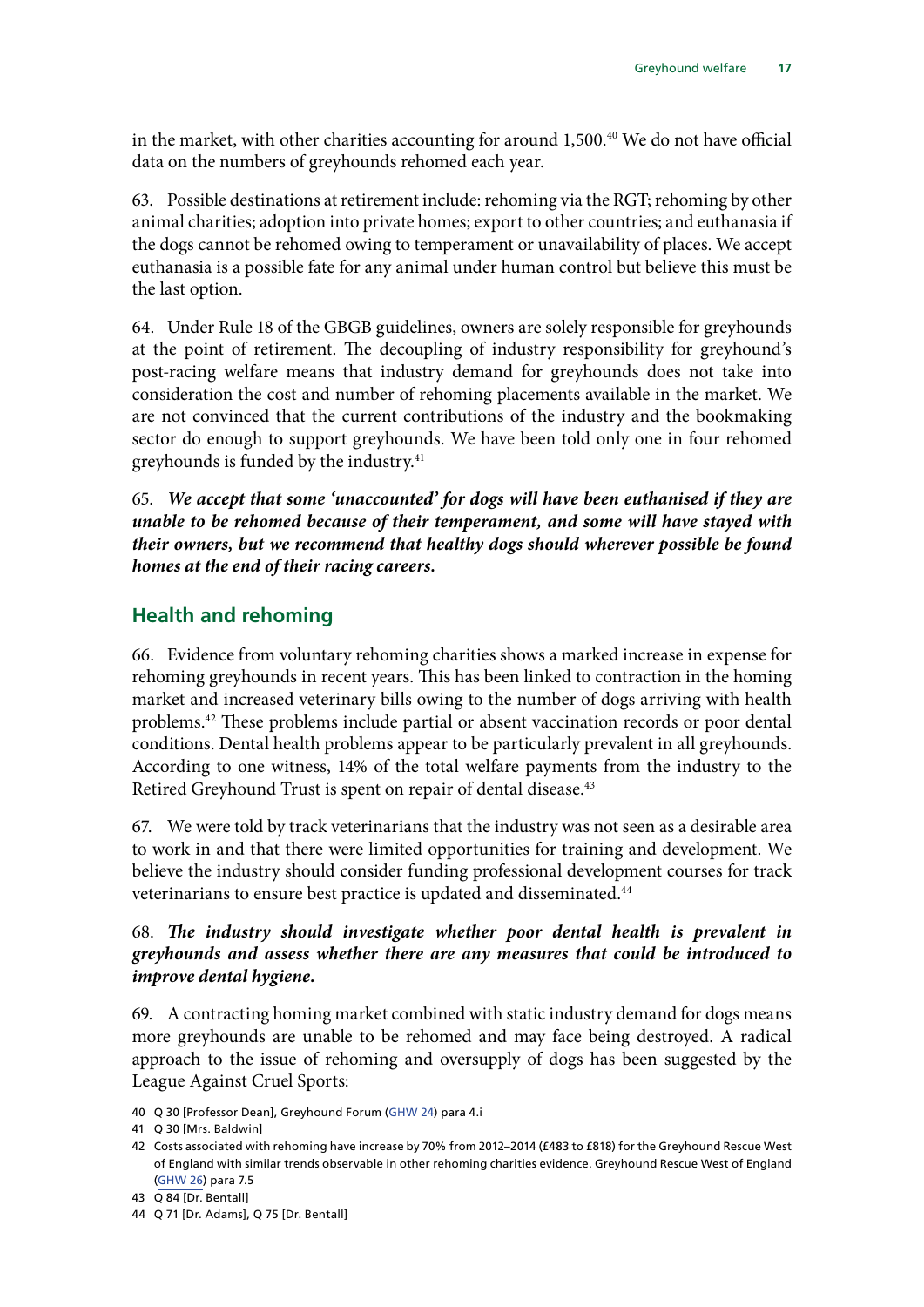"A statutory requirement for tracks, trainers and owners to rehome all greyhounds … the mandatory rehoming of dogs should be a requirement of track licences<sup>"45</sup>

70. We agree with the underlying premise of this statement, that tracks should make greater financial contributions to rehoming dogs, but recognise that privately owned dogs are the responsibility of their owners.

71. **Given improvements at the track linked to recent regulation, the fate of retiring greyhounds that cannot be rehomed is our greatest area of welfare concern. The industry must be transparent about the destiny of retired racers. If the data shows healthy dogs are being put down on a large scale, greater financial support for rehoming activities must be provided.**

72. *We recommend that data on rehoming is made available and that GBGB consider linking track licences to the operation of effective rehoming schemes or financial provisions to rehoming charities of an equal value.*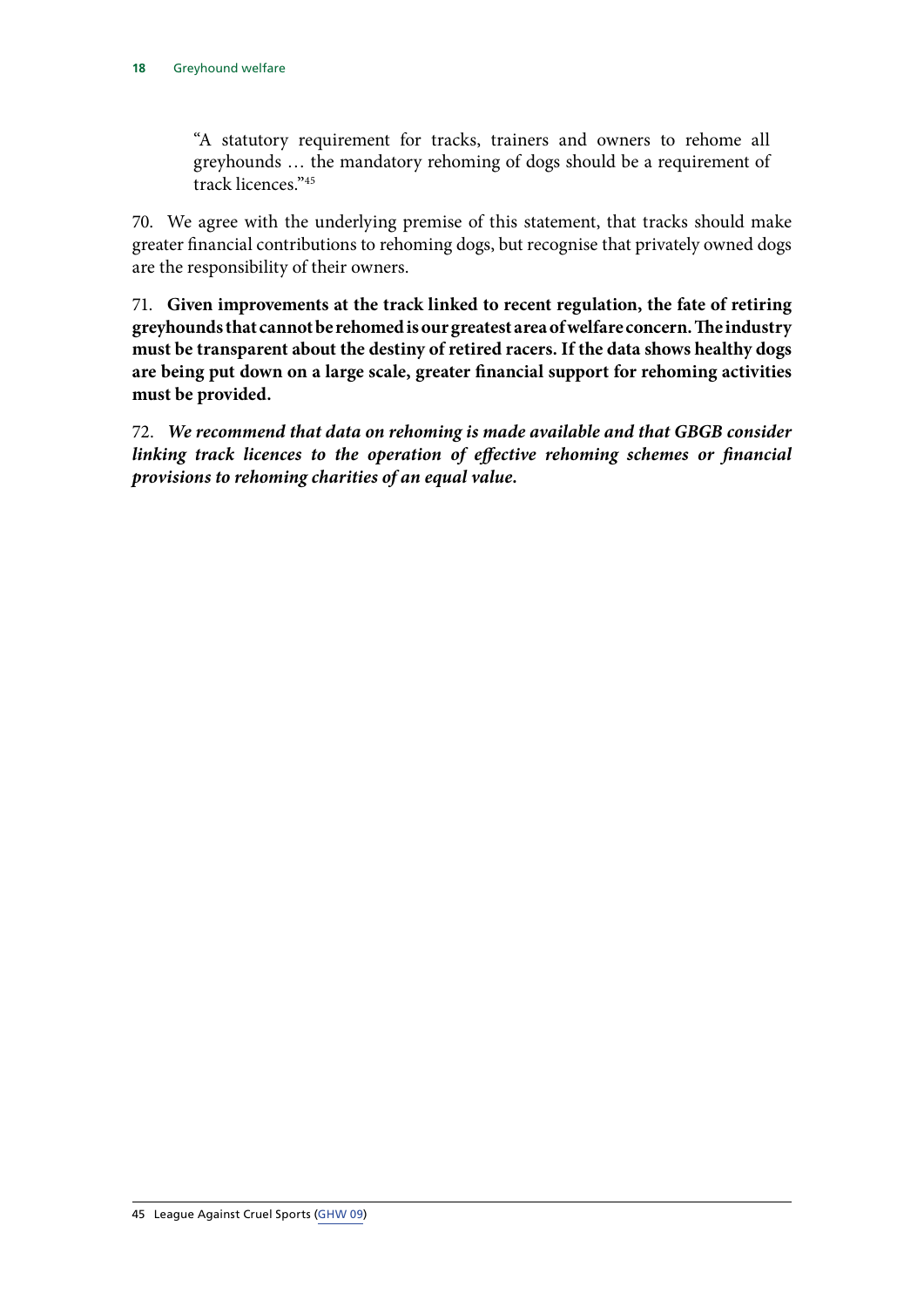# <span id="page-22-0"></span>**5** Financing welfare and the role of bookmakers

73. This section identifies a number of pressing issues relating to the financing of greyhound welfare and the role of bookmakers. Greyhounds are bred for the sole purpose of racing, that is, to provide a betting product. In our eyes this means bookmakers have a degree of responsibility to support their post-racing welfare particularly, as the previous chapter identified, in the area of rehoming.

74. The bookmaking industry made a net profit of £237 million from greyhound racing in 2014, at a margin of 18%, significantly higher and less volatile than for a number of other sports.<sup>46</sup> It paid back around £33 million into the greyhound industry.<sup>47</sup> This is divided into two payments: fees for rights to televise races and a voluntary contribution for greyhound welfare.

#### **BAGS racing**

75. In 2014, the Bookmakers Afternoon Greyhound Service (BAGS) paid £26 million to tracks for the rights to televise daytime races put on for bookmakers. BAGS currently contracts with 20 tracks to broadcast approximately 29,000 greyhound races a year into UK betting shops. This represents about 55% of the total number of greyhound races run in the UK48. The 2007 Lord Donoghue Report into the industry found that:

"If were it not for BAGS, there would no longer be a sustainable licensed greyhound racing industry in Great Britain."49

76. We find no reason to disagree with this statement today. The all-day racing schedules of BAGS requires large numbers of dogs. As seen in the previous chapter, the quantity of dogs entering the industry a year does not appear to correspond with the number of available rehoming places. Another consequence of high demand, as identified by the Donoghue report, is the wastage of those bred for racing but that do not make the grade as racers.<sup>50</sup>

77. **BAGS racing supports the majority of all betting income and sustains the continued viability of the sport. However, it also drives high demand for dogs with potentially negative consequences for overbreeding and post-racing welfare.**

#### **Voluntary levy**

78. The second payment, and primary source of income for GBGB, is the voluntary levy paid by some bookmakers. The levy is collected and managed by the British Greyhound Racing Fund (BGRF) under direction from GBGB.<sup>51</sup> The BGRF estimates that over 90% of licensed bookmaker offices (LBOs) contribute to the fund but states that not all payments

<sup>46</sup> [Economic Impact of the British Greyhound Racing industry 2014,](http://cagro-greyhounds.co.uk/2014/03/12/gbgb-economic-report-2014/) p.6

<sup>47</sup> ibid

<sup>48</sup> Bookmakers Afternoon Greyhound Service Limited ([GHW 57\)](http://data.parliament.uk/writtenevidence/committeeevidence.svc/evidencedocument/environment-food-and-rural-affairs-subcommittee/greyhound-welfare/written/23189.pdf)

<sup>49</sup> Lord Donoughue's Report, 2007 2007, ['Independent Review of the greyhound industry in Great Britain',](http://www.greyhounds-donoughue-report.co.uk/) p.22

<sup>50</sup> Lord Donoughue's Report, 2007, ['Independent Review of the greyhound industry in Great Britain'](http://www.greyhounds-donoughue-report.co.uk/), p.20

<sup>51</sup> GBGB make up half of its executive board which is completed by representatives from the bookmaking industry.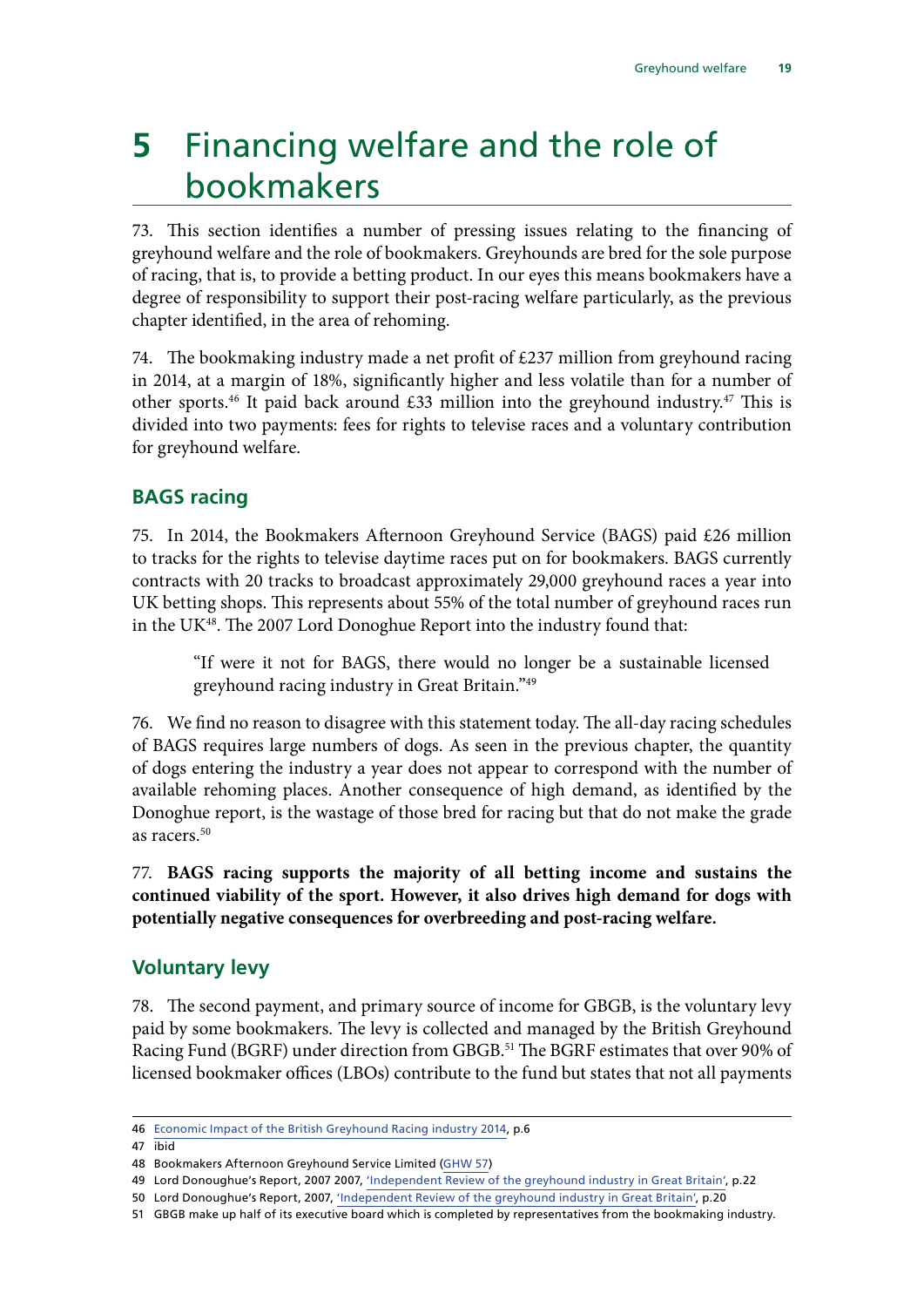<span id="page-23-0"></span>from bookmakers include online or overseas trading.<sup>52</sup> The levy currently stands at 0.6% of turnover but evidence we received identified a worrying decline in this income stream: in 2015 contributions totalled £6.9 million, down from over £14 million in real terms almost a decade ago.<sup>53</sup>



#### **Graph 1. Declining BGRF Income**

Source: Data taken from BGRF written submission to the inquiry<sup>54</sup>

79. Given the voluntary nature of the levy, there is an inherent risk that the funds provided—the main source of welfare funding—may reduce, or even dry up, at any point. A well-publicised example occurred in 2013 when Betfair, a major online betting exchange, decided to stop making contributions.

80. **High welfare standards require financing. We are worried by the decade-long trend of declining income from the voluntary levy paid by bookmakers. We are also concerned that this revenue stream is threatened by the growth of online and overseas betting operations, which do not tend to make the voluntary contribution.**

81. *We recommend that changes in the betting consumer market, such as online, mobile and overseas trading, must be better reflected in the regulatory regime. Bookmakers profiting from greyhound racing have a responsibility to support greyhound welfare whether they trade from the High Street or trade online.*

#### **Improving welfare finance**

82. All welfare activity is dependent on adequate finance. We recognise that the GBGB has tried to protect its welfare budget in a difficult financial climate, even though it has fallen in real terms. In 2015 the welfare allocation by the BGRF was approximately

<sup>52</sup> British Greyhound Racing Fund [\(GHW 27](http://data.parliament.uk/writtenevidence/committeeevidence.svc/evidencedocument/environment-food-and-rural-affairs-subcommittee/greyhound-welfare/written/23076.pdf)) para 2.03 - 2.04

<sup>53</sup> British Greyhound Racing Fund [\(GHW 27](http://data.parliament.uk/writtenevidence/committeeevidence.svc/evidencedocument/environment-food-and-rural-affairs-subcommittee/greyhound-welfare/written/23076.pdf)) para 2.06

<sup>54</sup> British Greyhound Racing Fund [\(GHW 27](http://data.parliament.uk/writtenevidence/committeeevidence.svc/evidencedocument/environment-food-and-rural-affairs-subcommittee/greyhound-welfare/written/23076.pdf))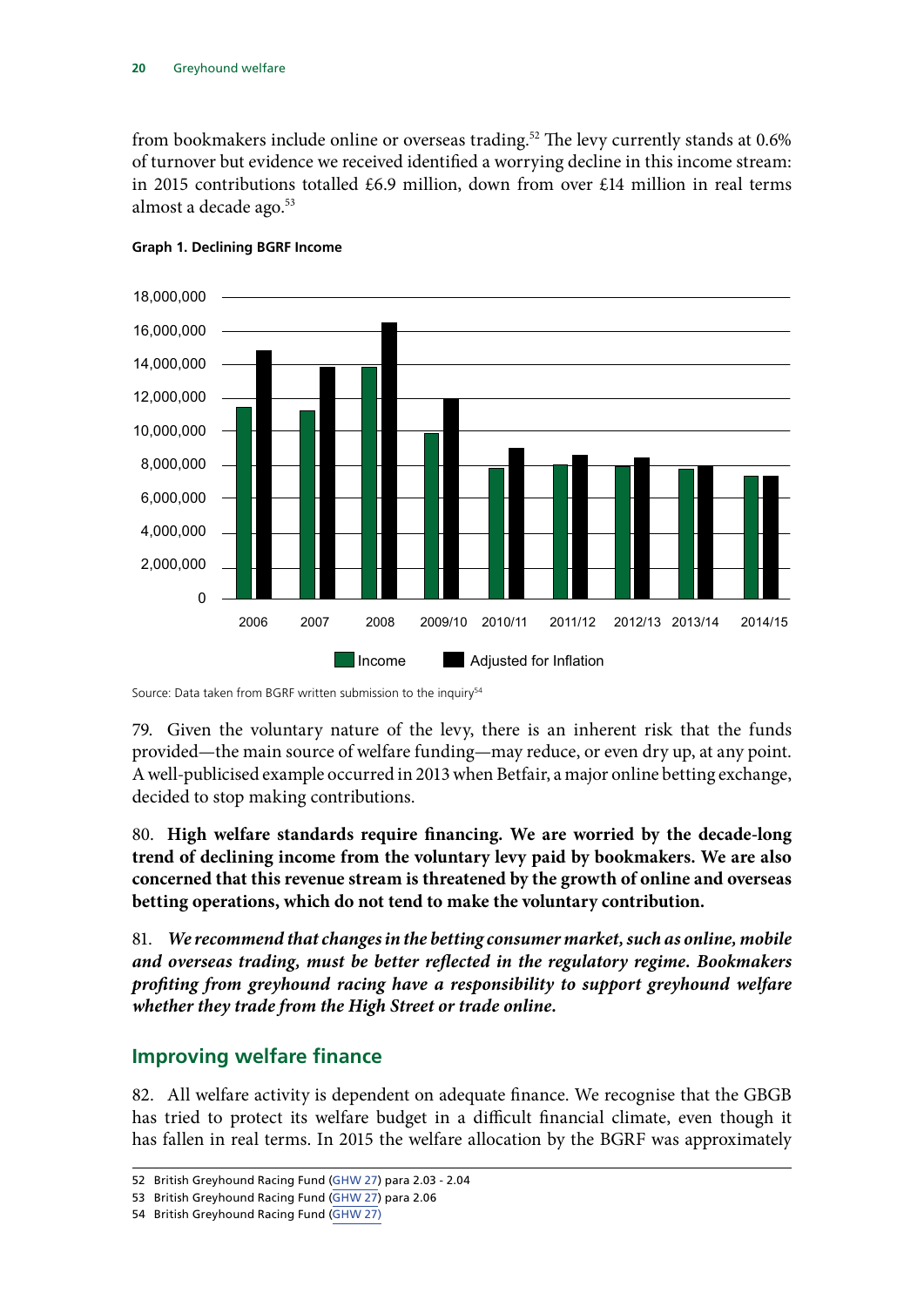$£2.9$  million of a total  $£6.9$  million collected. Numerous submissions to the inquiry questioned why this amount was not greater and why expenditure on areas such as stadia improvements should be prioritised over direct welfare payments.<sup>55</sup> The graph below sets out the allocation of levy money for the past three years.



#### **Graph 2. Distribution of BGRF expenditure 2013–2015**

Source: Data taken from British Greyhound Racing Fund Annual Report 201556

83. The majority of total rehoming costs are covered independently by charities. The current level of BGRF core funding meets the cost of homing approximately 33% of the number of greyhounds homed by the RGT each year.<sup>57</sup> It is commendable that charities manage to raise so much from private giving, but we suggest the estimated annual  $£230$ million net profit for bookmakers is sufficient to cater for a more generous contribution.

<sup>55</sup> Q 69 [Dr. Bentall], Q 72 [Dr Adams] and Greyhound Trainers Association [\(GHW 69](http://data.parliament.uk/writtenevidence/committeeevidence.svc/evidencedocument/environment-food-and-rural-affairs-subcommittee/greyhound-welfare/written/24951.pdf))

<sup>56</sup> Taken from British Greyhound Racing Fund's ['Annual Report and Accounts 2014–15'](http://www.bgrf.org.uk/20500_BGRF_AReport_A_2015_dl.pdf) -

<sup>57</sup> Retired Greyhound Trust ([GHW 56\)](http://data.parliament.uk/writtenevidence/committeeevidence.svc/evidencedocument/environment-food-and-rural-affairs-subcommittee/greyhound-welfare/written/23187.pdf) para 6.7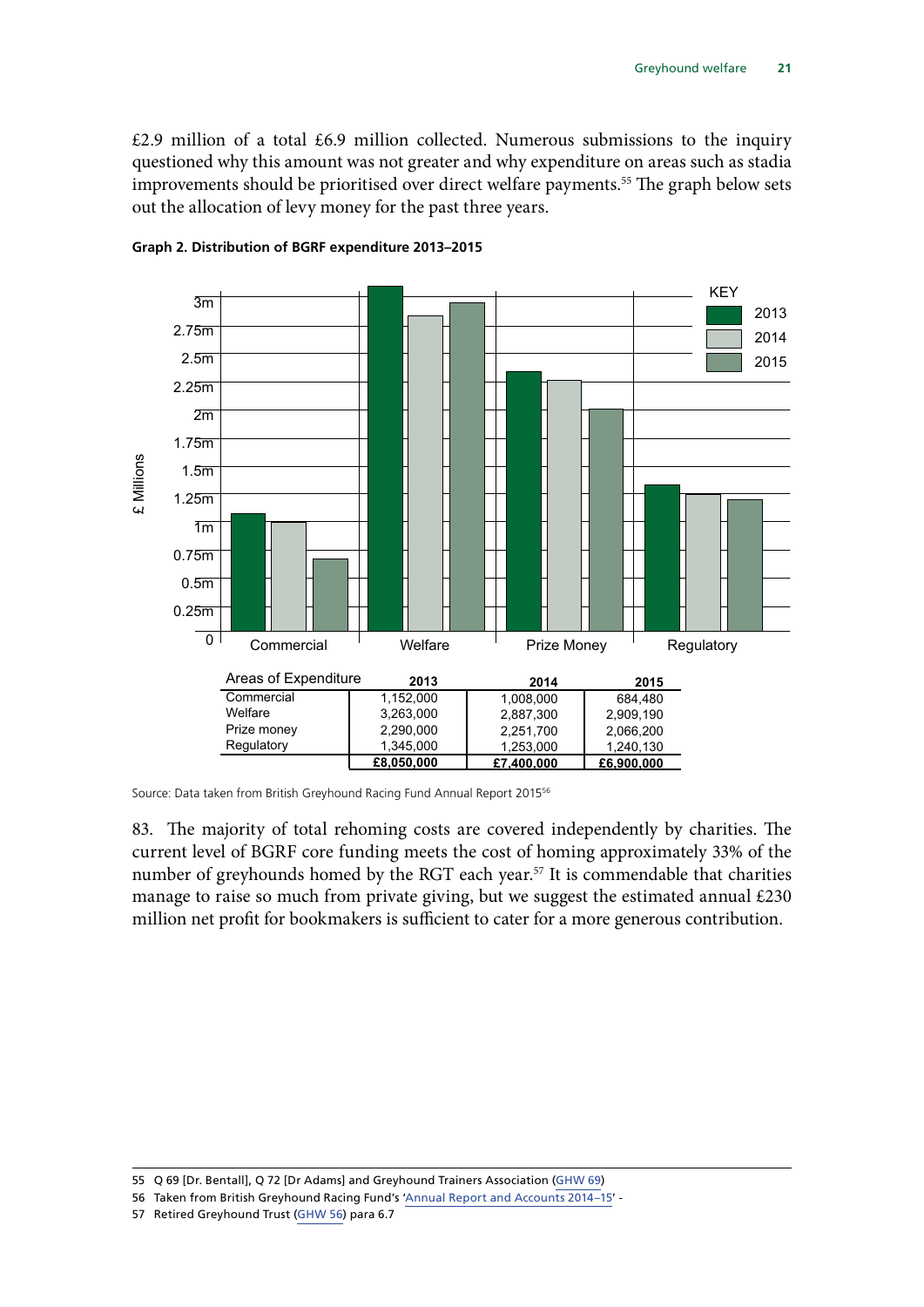<span id="page-25-0"></span>



#### 84. *We recommend that GBGB considers the following options for increasing revenue:*

- *an increase in BAGS payments, which are considerably larger than the voluntary levy, with part of this payment going to welfare not just track owners; and*
- *ensuring more levy monies is spent directly on welfare.*

#### *A statutory levy?*

85. A strong welfare system requires commensurate financing. A more permanent solution to the issue of welfare finance may be found in the form of a statutory levy. Again, horseracing provides an interesting comparison. The statutory levy paid by bookmakers in horseracing raised around  $\text{\textsterling}70$  million in 2015 and supports infrastructure improvements, a reduction in injuries, better data and higher prize money.<sup>59</sup>

86. Greyhound racing is currently at the whim of bookmakers who may choose to contribute or not. The voluntary system allows bookmakers, like Betfair, to walk away from their responsibilities if the industry tries to increase the levy. It also has the perverse consequence of making those that do contribute less competitive against those that do not. A statutory levy would provide both a more stable income stream for animal welfare activities as well as creating an even playing field between contributing bookmakers.

87. We initially heard from Defra Minister George Eustice that there was a possible case for introducing a statutory levy but that it may contravene European state aid laws.<sup>60</sup> Since speaking with colleagues at the Department for Culture, Media and Sport (DCMS) he stated the government has: "no plans to introduce a statutory Levy for the greyhound

<sup>58</sup> British Greyhound Racing Fund [\(GHW 27](http://data.parliament.uk/writtenevidence/committeeevidence.svc/evidencedocument/environment-food-and-rural-affairs-subcommittee/greyhound-welfare/written/23076.pdf))

<sup>59</sup> <http://www.hblb.org.uk/page/4> - The horseracing betting levy funds prize money, regulation, integrity and veterinary science.

<sup>60</sup> Q 196 [ Mr Eustice, Defra Minister]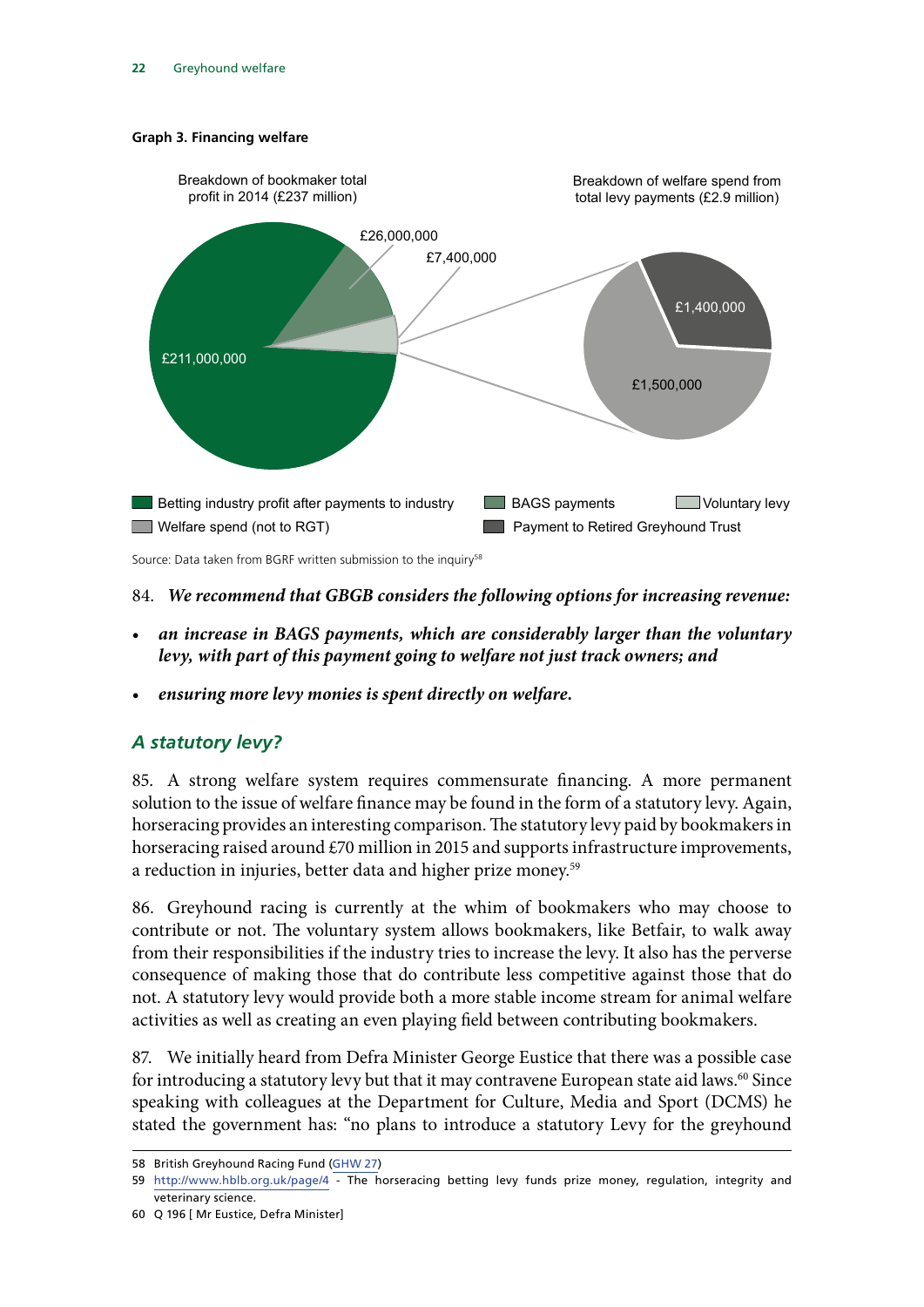industry".61 DCMS Minister Tracy Crouch has contacted the bookmaking industry to raise concerns about the declining contributions and restate the principle that betting operators should make a fair contribution to a sport from which they profit.<sup>62</sup> It is unclear what response these conversations have elicited.

88. *We believe government should apply greater pressure to bookmakers to pay a fair reflection of all the profits they make. If a voluntary agreement cannot be struck we recommend that government introduce a statutory levy of 1% of gross turnover. This will ensure the welfare of greyhounds is adequately funded in the future.*

<sup>61</sup> Letter received by the Committee, Department of Environment, Food and Rural Affairs [\(GHW 75](http://data.parliament.uk/writtenevidence/committeeevidence.svc/evidencedocument/environment-food-and-rural-affairs-subcommittee/greyhound-welfare/written/27889.pdf))

<sup>62</sup> Department for Culture, Media and Sport [\(GHW 28\)](http://data.parliament.uk/writtenevidence/committeeevidence.svc/evidencedocument/environment-food-and-rural-affairs-subcommittee/greyhound-welfare/written/23080.pdf) para 5.1 In September 2015 the Minister for Sport, Tourism and Heritage, Tracey Crouch MP, wrote to the two main trade bodies representing bookmakers who take bets on British greyhound racing.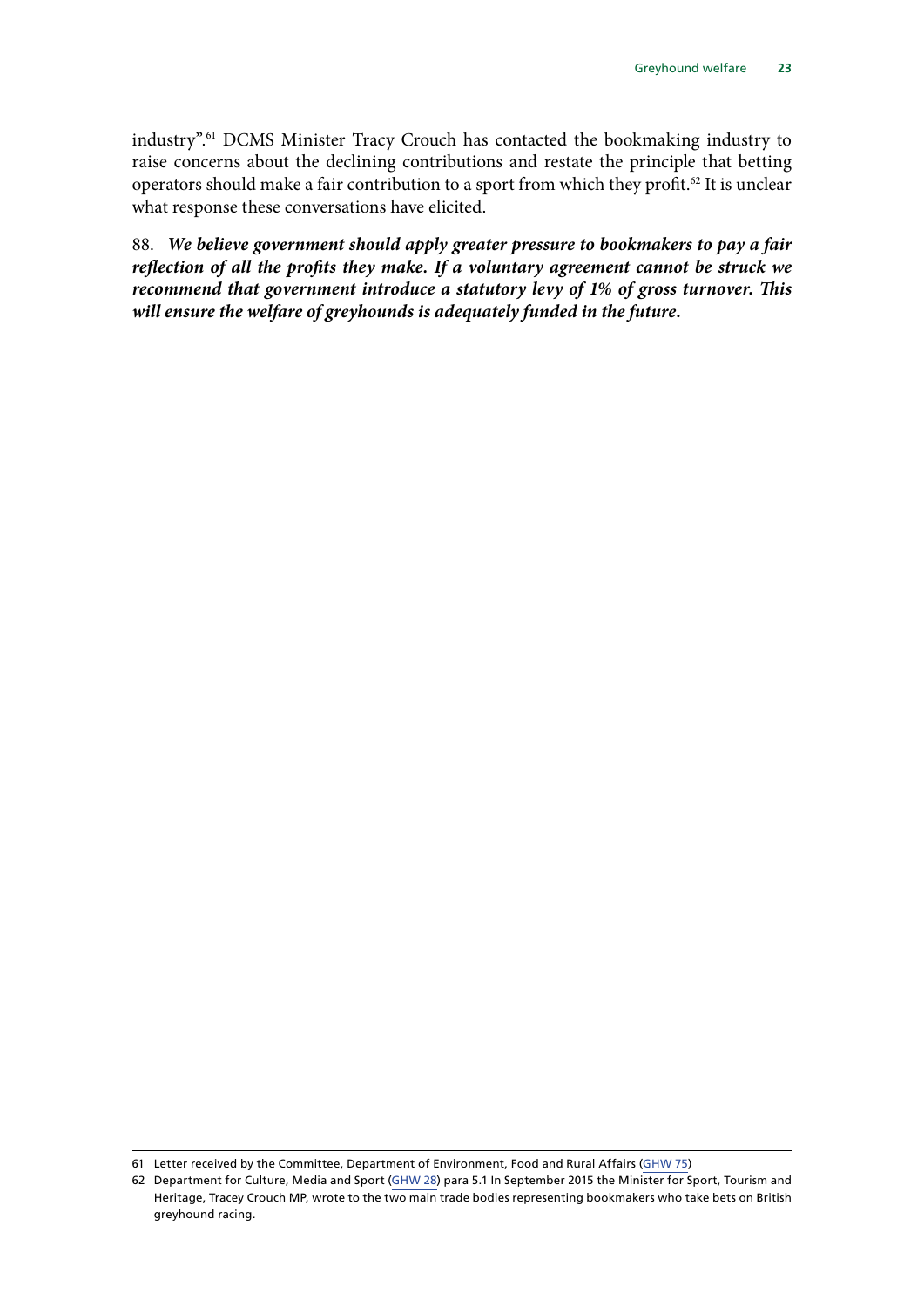# <span id="page-27-0"></span>**6** Self-regulation: a success?

89. The core question this inquiry has faced is whether the current system of significant self- regulation is successfully upholding greyhound welfare. The appropriate level of regulation needs to balance the demands and interests of a commercially viable sport, the hobbyist enthusiast and high welfare standards.

90. At the start of the report we identified two key questions relating to the current legislation: whether it was fully comprehensive and whether the industry could go beyond minimum statutory guidelines.

#### **Looking forward**

91. On balance the five years since the introduction of the 2010 Regulations have not witnessed the proactive approach to welfare that would instil confidence. We are disappointed that in general there is little evidence of GBGB going beyond the mandatory requirements to drive up standards in welfare. Aside from the new injury database, to be rolled out throughout 2016–17, there are few other examples of the introduction of higher standards.

92. Without open and transparent data it is difficult to assess how well different aspects of greyhound welfare are being met. In today's world data is more freely available than any time in the past. The industry's reluctance to share data is not itself evidence of failings, but its absence has allowed deep-rooted suspicions to flourish. The industry could demonstrate its own commitment in this regard by adopting a more open attitude towards publication of the welfare-related data that it already records, thus encouraging trust in its continued self-regulation.

93. The 2010 Regulations applied the same minimum welfare standards to both GBGB and independent tracks but there remain significant inconsistencies in the welfare standards experienced by greyhounds racing in either of the two track systems. An independent regulator could conceivably enforce consistent and high welfare standards across both track systems, but this would come at significant cost.

94. **We have not seen evidence of critical failings that warrant the creation of an independent regulator at this point. We invite the industry to exhibit its ability to respond positively to our recommendations in the interests of both greyhounds and continued self-regulation.**

95. *We recommend a probationary period of two years continued self-regulation to allow the industry to respond to our proposals. It is vital that the industry demonstrates capacity to initiate welfare reform without legislative compulsion if it wants to stay selfregulated.*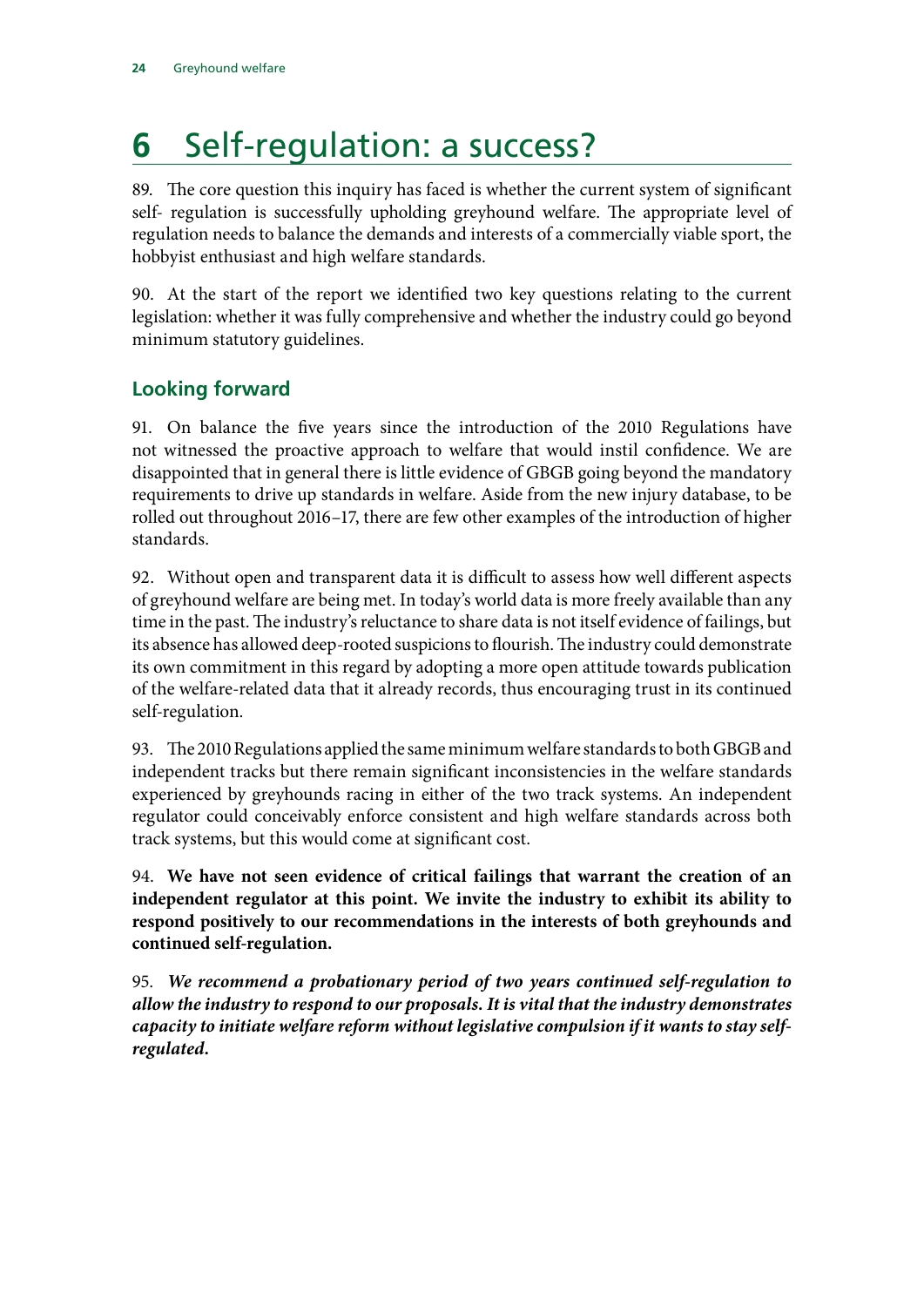### <span id="page-28-0"></span>Conclusions and recommendations

#### Impact of the Regulations

- 1. There is general acceptance that the formalisation of welfare standards at GBGB tracks and the extension of minimum welfare standards to independent tracks contained in the 2010 Regulations has improved the welfare of greyhounds at racetracks. (Paragraph 14)
- 2. The absence of baseline data regarding issues such as injuries, euthanasia or rehoming makes it difficult to accurately assess the impact of the 2010 Regulations on key welfare issues. (Paragraph 16)
- 3. The extension of minimum statutory guidelines to all greyhound tracks is welcome. However, significant differences remain between the levels of regulatory oversight of the two systems. (Paragraph 19)
- 4. *We recommend that the frequency of Local Authority inspections of independent tracks be increased and include random inspections.* (Paragraph 20)

#### Injury and euthanasia data

5. We are concerned and surprised that the industry has decided not to publish injury statistics after the 2010 Regulations made their collection mandatory. Data collection was introduced to identify the scale of injuries sustained racing but also to provide a source of information that could be analysed to support prevention in the future. The industry's reluctance to go beyond the letter of what was required by the regulations in this respect does not inspire confidence in its ability to selfregulate. (Paragraph 32)

#### Current data

- 6. The development of a centralised database is welcome but should have happened earlier. It will need to be operated in an open and transparent fashion to rebuild trust between the industry and interest groups. Independent validation of injury data would go some way to alleviating the current climate of distrust. (Paragraph 41)
- 7. We support the view that the data should be made available for independent research so that any specific injury risk arising from particular tracks or any other identifiable reason may be accurately assessed and dealt with. (Paragraph 43)
- 8. *We recommend that Defra amend the 2010 Regulations to require the publication of essential welfare data relating to injury, euthanasia and rehoming numbers.* (Paragraph 44)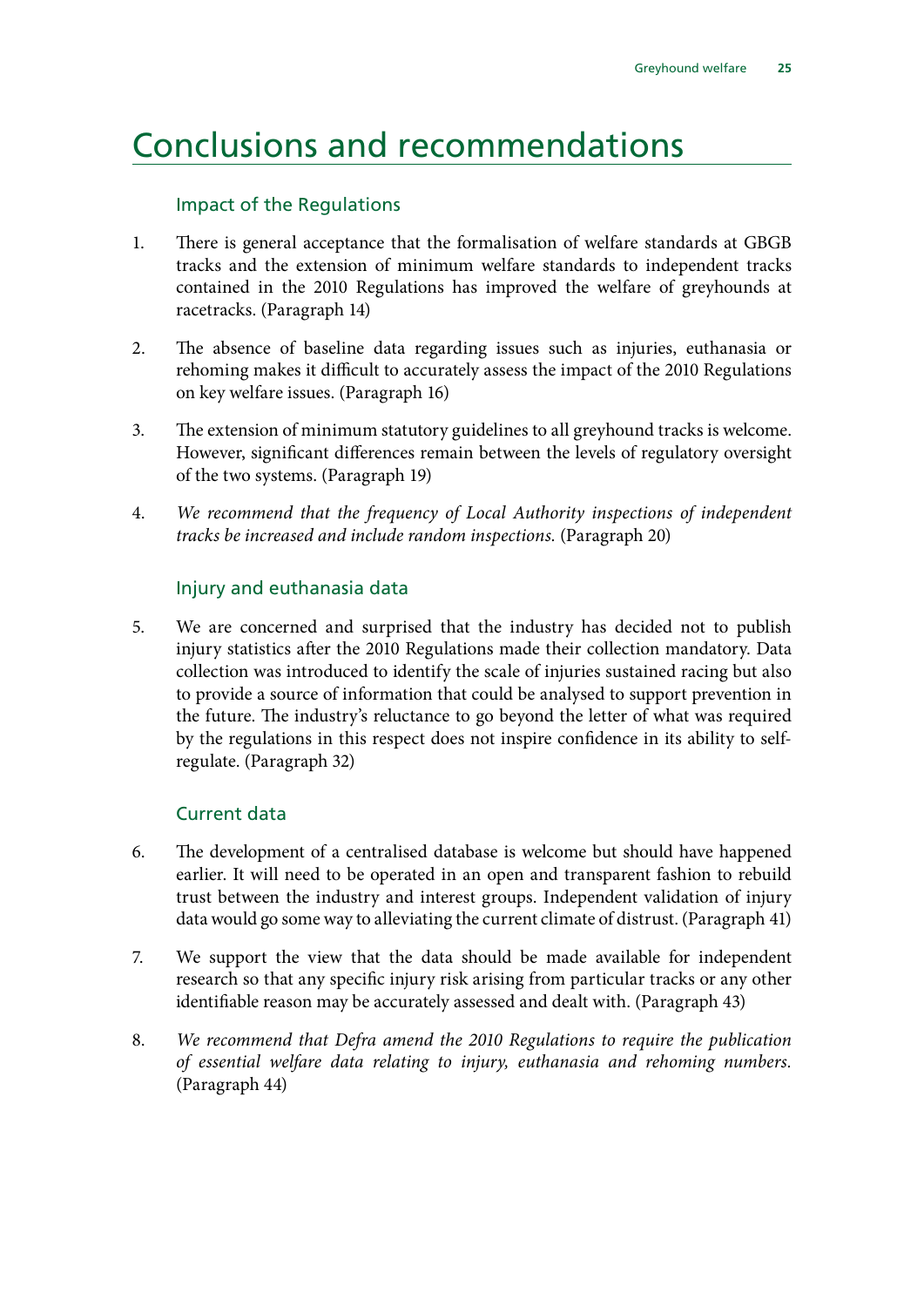#### Kennelling standards away from the track

- 9. *We advise Defra to encourage Local Authorities to take a more active role in inspecting private commercial kennel conditions away from the track. It seems appropriate to have the same levels of oversight of private kennels across both systems.* (Paragraph 50)
- 10. It is important that greyhound welfare is protected away from the track, that kennel conditions meet an agreed welfare standard, that the training facilities are adequate and that kennel hands receive proper pay and training to carry out their duties. (Paragraph 52)
- 11. Given reports of poor conditions at some kennels and current financial strain on trainers and owners, we welcome the industry's acceptance that kennel standards should be independently verified. (Paragraph 54)
- 12. *We recommend that Defra consider extending the 2010 Regulations to cover trainers' kennels, that common welfare standards be developed for all kennels, and that an independent body verify those standards.* (Paragraph 56)

#### **Traceability**

- 13. The introduction of microchipping should significantly improve the tracking of greyhounds bred for racing from birth to death. However, we are conscious that this will require the GBGB database to be compatible with general pet databases. (Paragraph 60)
- 14. *We recommend that GBGB verify the accuracy of the information held on retiring greyhounds' microchips at the point they exit the industry to support improved traceability throughout their lives.* (Paragraph 61)

#### Rehoming

15. *We accept that some 'unaccounted' for dogs will have been euthanised if they are unable to be rehomed because of their temperament, and some will have stayed with their owners, but we recommend that healthy dogs should wherever possible be found homes at the end of their racing careers.* (Paragraph 65)

#### Health and rehoming

- 16. *The industry should investigate whether poor dental health is prevalent in greyhounds and assess whether there are any measures that could be introduced to improve dental hygiene.* (Paragraph 68)
- 17. Given improvements at the track linked to recent regulation, the fate of retiring greyhounds that cannot be rehomed is our greatest area of welfare concern. The industry must be transparent about the destiny of retired racers. If the data shows healthy dogs are being put down on a large scale, greater financial support for rehoming activities must be provided. (Paragraph 71)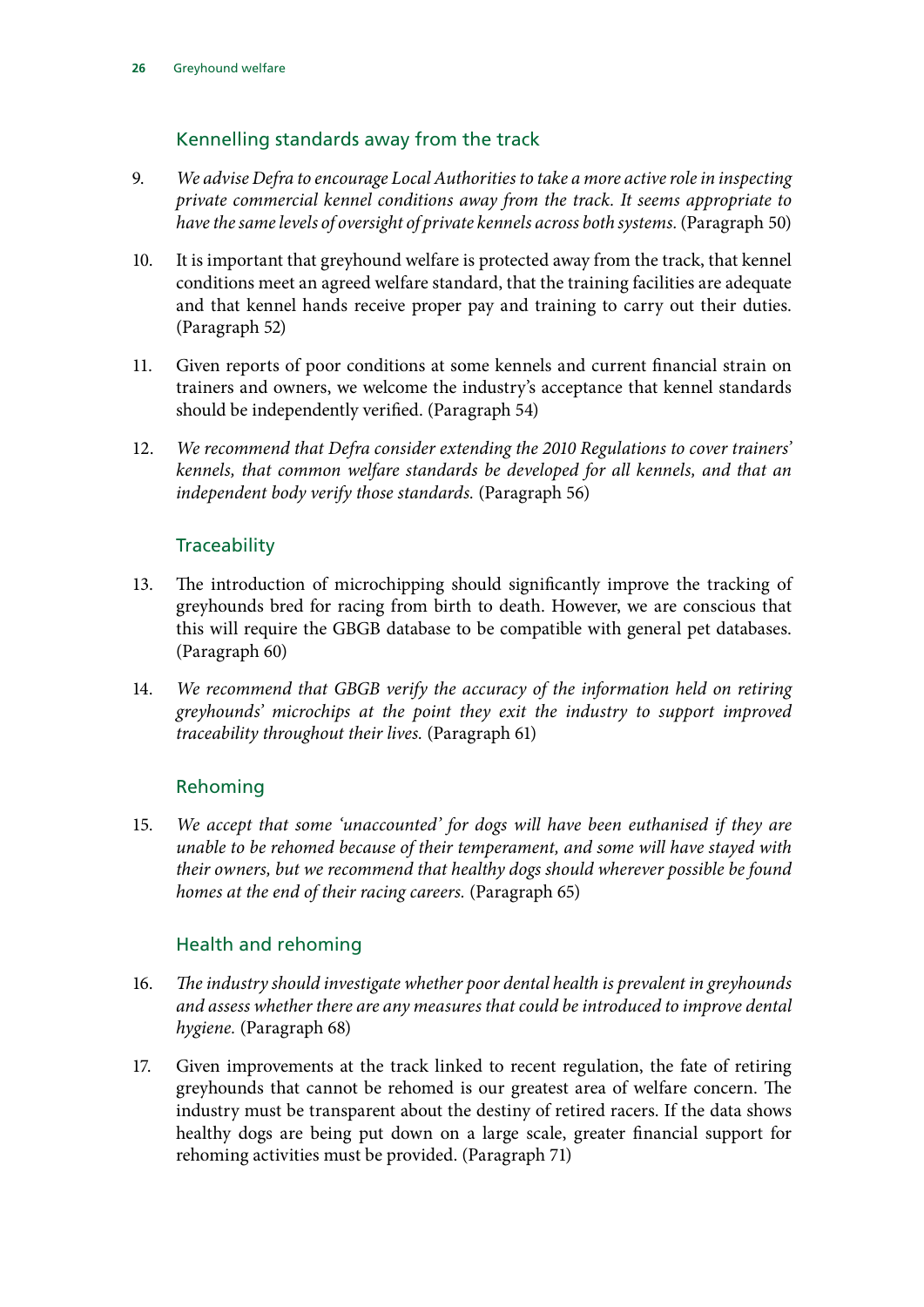18. *We recommend that data on rehoming is made available and that GBGB consider linking track licences to the operation of effective rehoming schemes or financial provisions to rehoming charities of an equal value.* (Paragraph 72)

#### BAGS racing

19. BAGS racing supports the majority of all betting income and sustains the continued viability of the sport. However, it also drives high demand for dogs with potentially negative consequences for overbreeding and post-racing welfare. (Paragraph 77)

#### Voluntary levy

- 20. High welfare standards require financing. We are worried by the decade-long trend of declining income from the voluntary levy paid by bookmakers. We are also concerned that this revenue stream is threatened by the growth of online and overseas betting operations, which do not tend to make the voluntary contribution. (Paragraph 80)
- 21. *We recommend that changes in the betting consumer market, such as online, mobile and overseas trading, must be better reflected in the regulatory regime. Bookmakers profiting from greyhound racing have a responsibility to support greyhound welfare*  whether they trade from the High Street or trade online. (Paragraph 81)

#### Improving welfare finance

- 22. *We recommend that GBGB considers the following options for increasing revenue:*
	- *an increase in BAGS payments, which are considerably larger than the voluntary levy, with part of this payment going to welfare not just track owners; and*
	- *ensuring more levy monies is spent directly on welfare.* (Paragraph 84)
- 23. *We believe government should apply greater pressure to bookmakers to pay a fair reflection of all the profits they make. If a voluntary agreement cannot be struck we recommend that government introduce a statutory levy of 1% of gross turnover. This will ensure the welfare of greyhounds is adequately funded in the future.* (Paragraph 88)

#### Looking forward

- 24. We have not seen evidence of critical failings that warrant the creation of an independent regulator at this point. We invite the industry to exhibit its ability to respond positively to our recommendations in the interests of both greyhounds and continued self-regulation. (Paragraph 94)
- 25. *We recommend a probationary period of two years continued self-regulation to allow the industry to respond to our proposals. It is vital that the industry demonstrates capacity to initiate welfare reform without legislative compulsion if it wants to stay self-regulated.* (Paragraph 95)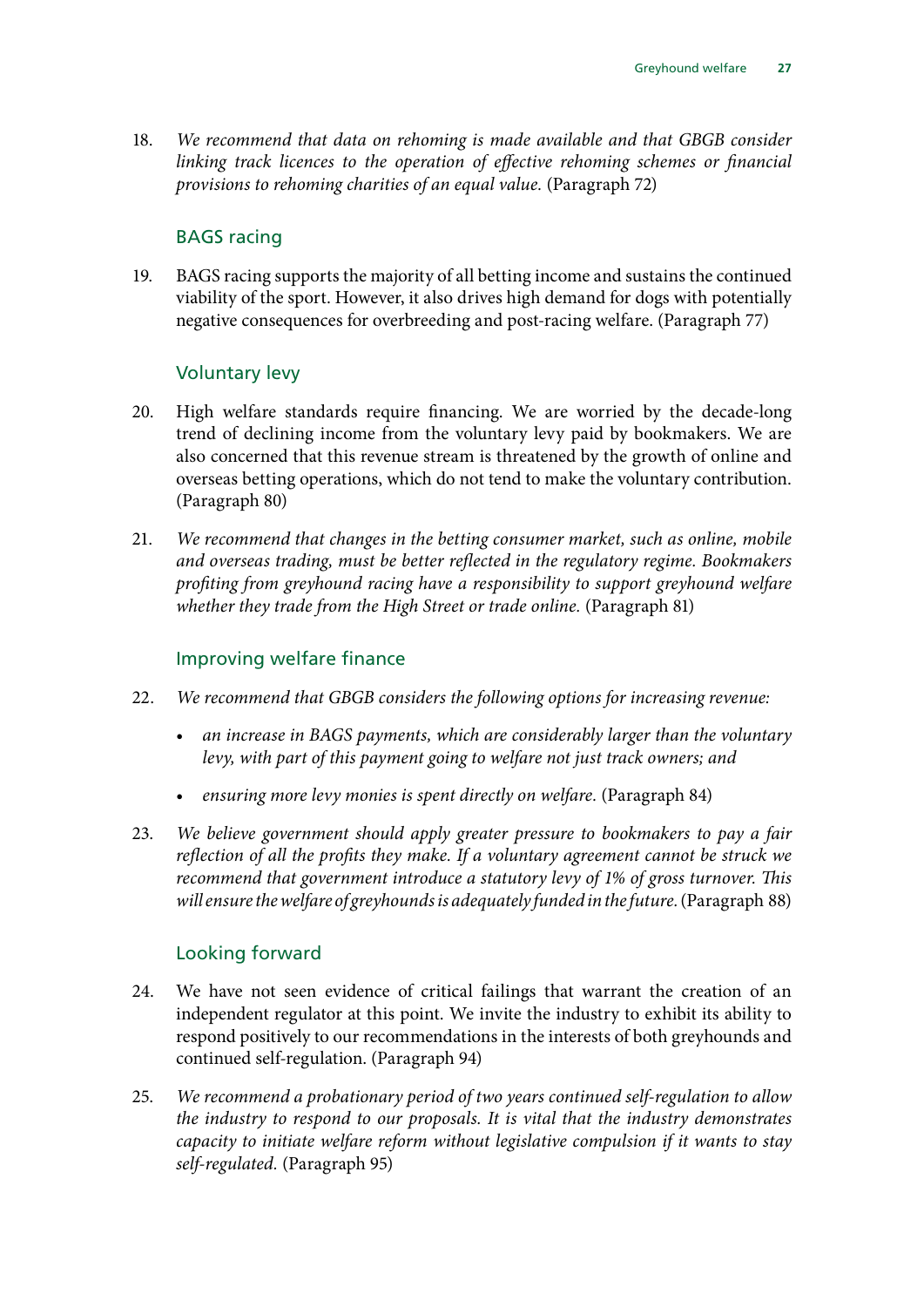# <span id="page-31-0"></span>Sub-Committee Formal Minutes

#### **Tuesday 9 February 2016**

Members present:

Neil Parish, in the Chair

Simon Hart

Jim Fitzpatrick Dr Paul Monaghan

Draft Report (*Greyhound Welfare*), proposed by the Chair, brought up and read.

*Ordered*, That the Draft Report be read a second time, paragraph by paragraph.

Paragraphs 1 to 95 agreed to.

Summary agreed to.

*Resolved*, That the Report be the First Report of the Sub-Committee to the Committee.

*Ordered,* That the Chair make the Report to the Committee

[Adjourned till a date to be confirmed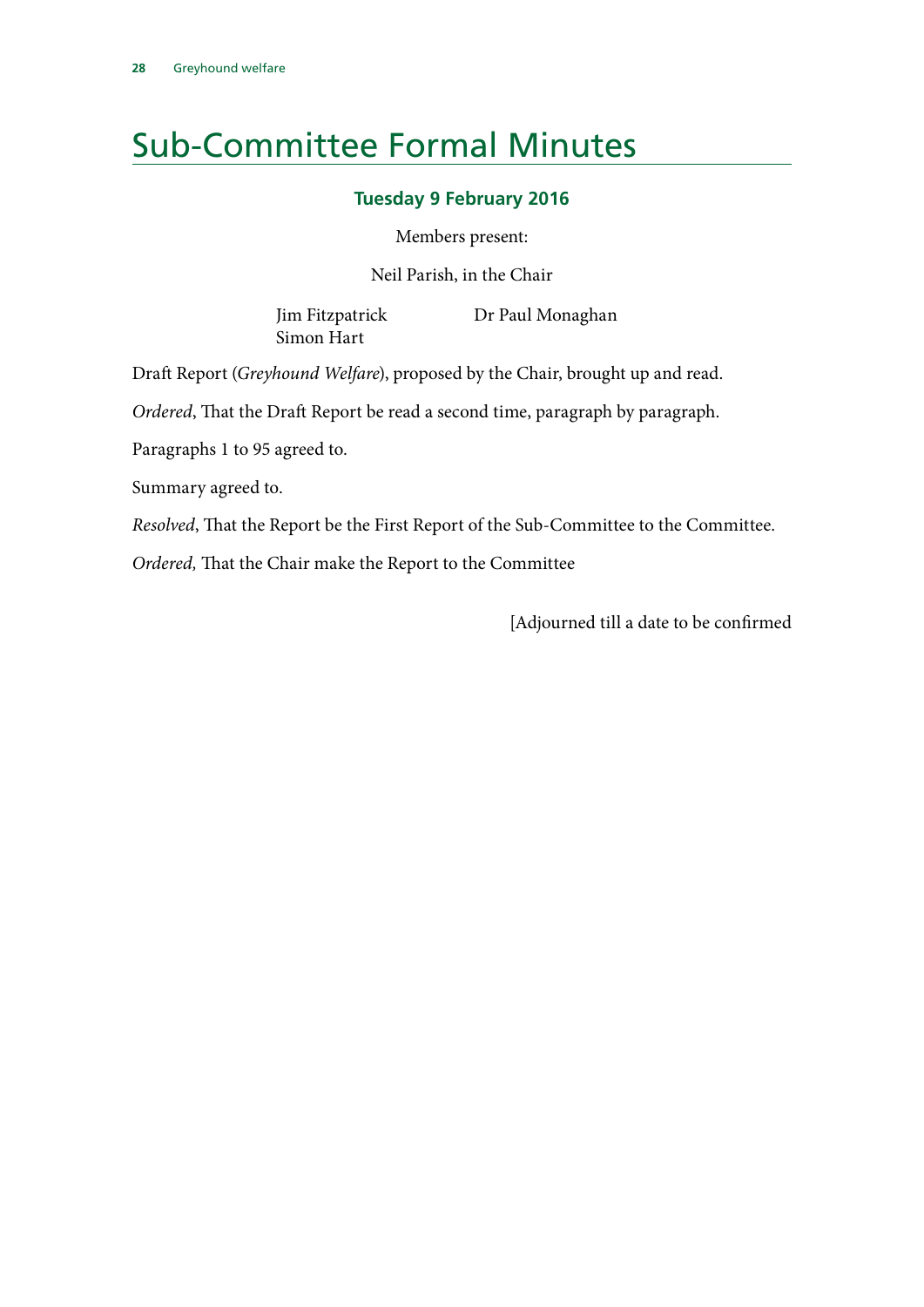### <span id="page-32-0"></span>Committee Formal Minutes

#### **Wednesday 10 February 2016**

Members present:

Neil Parish, in the Chair

Jim Fitzpatrick David Simpson Simon Hart Angela Smith Dr Paul Monaghan Rishi Sunak

Chris Davies Ms Margaret Ritchie

Draft Report (*Greyhound Welfare*), proposed by the Chair, brought up and read.

*Ordered*, That the Draft Report be read a second time, paragraph by paragraph.

Paragraphs 1 to 95 agreed to.

Summary agreed to.

*Resolved*, That the Report be the Second Report of the Committee to the House.

*Ordered*, That the Chair make the Report to the House.

*Ordered*, That embargoed copies of the Report be made available (Standing Order No. 134).

[Adjourned till a date to be confirmed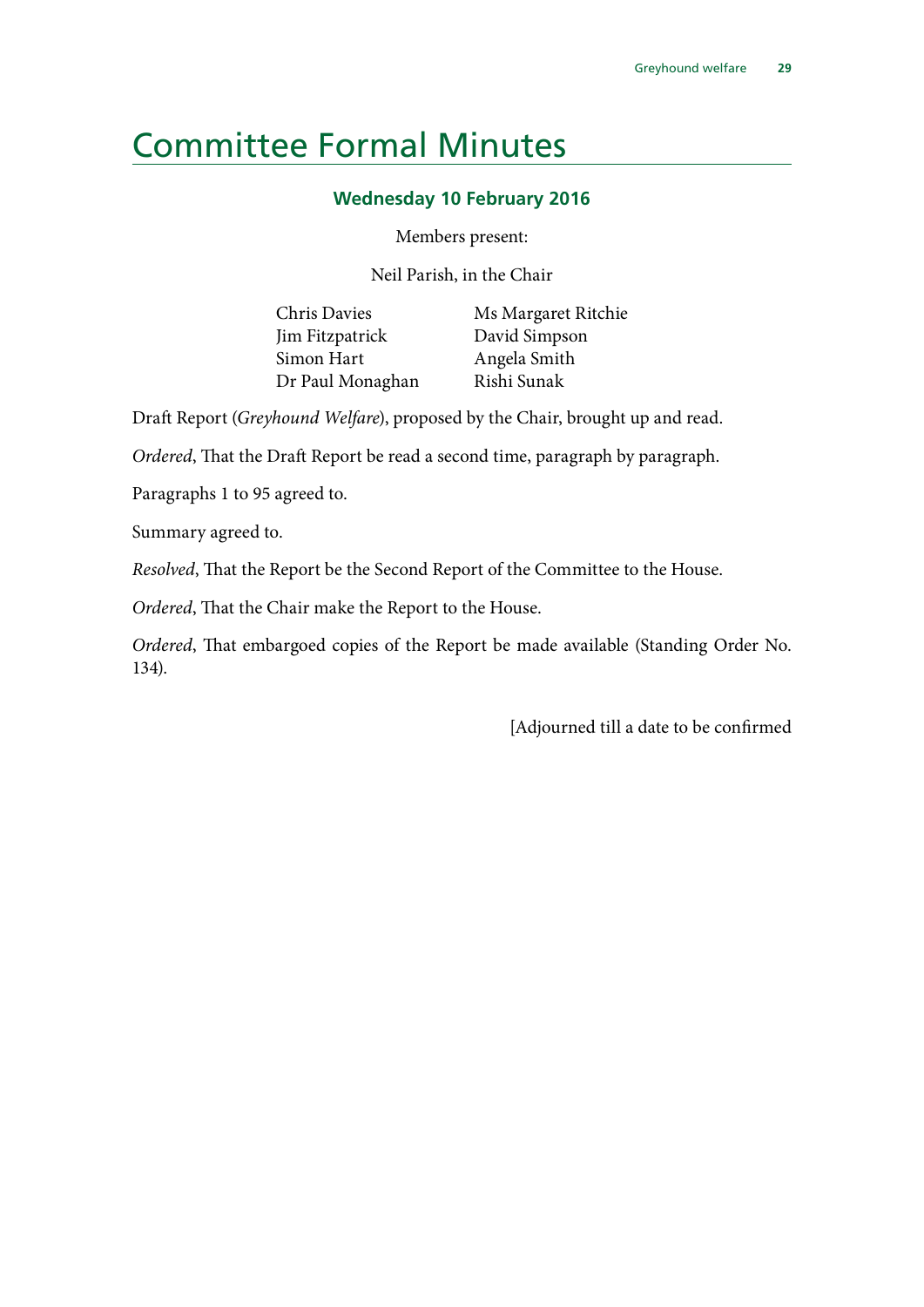### <span id="page-33-0"></span>**Witnesses**

The following witnesses gave evidence. Transcripts can be viewed on the Committee's inquiry page at [www.parliament.uk/efracom](http://www.parliament.uk/efracom).

#### **Tuesday 24 November 2015** *Question number*

| Clarissa Baldwin, Chief Executive Officer, Greyhound Forum,                 |           |
|-----------------------------------------------------------------------------|-----------|
| Dr Toni Shephard, Head of Policy and Research, League Against Cruel Sports, |           |
| Professor Steven Dean, Chairman, Retired Greyhound Trust, and               |           |
| <b>Emily Burns-Sweeney, Director of Homing, Kennelling and Welfare,</b>     |           |
| Greyhound Rescue West of England                                            | $Q1 - 52$ |
| Dr Simon Adams, Chairman, Association of Greyhound Track Veterinarians, Dr  |           |

**Andrew Bartholomew,** Society of Greyhound Veterinarians and **Dr Hazel Bentall, Veterinarian [Q53–117](http://data.parliament.uk/writtenevidence/committeeevidence.svc/evidencedocument/environment-food-and-rural-affairs-subcommittee/greyhound-welfare/oral/25181.html)** 

#### **Tuesday 8 December 2015**

| Barry Faulkner, Chief Executive Officer and Tom Kelly, Chairman, Greyhound<br>Board of Great Britain, Dominic Ford, Chairman, Bookmakers Afternoon<br>Greyhound Service and John Curran, Director, Racecourse Promoters |              |
|-------------------------------------------------------------------------------------------------------------------------------------------------------------------------------------------------------------------------|--------------|
| Association                                                                                                                                                                                                             | Q118-176     |
| George Eustice MP, Minister of State for Farming, Food and Rural Affairs and<br>Sue Ellis, Deputy Director and Head of the Animal Welfare Team, Defra                                                                   | $O177 - 221$ |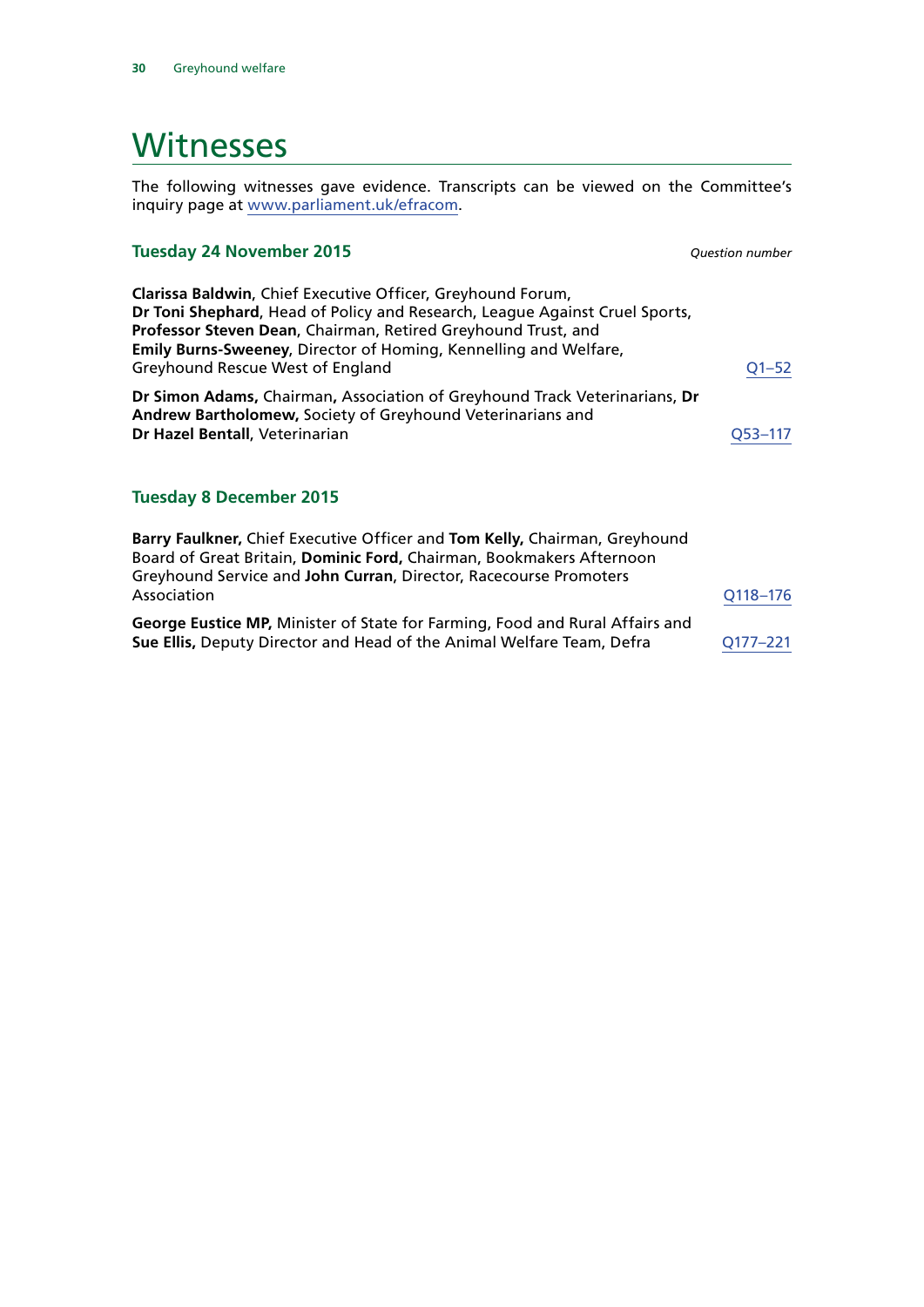## <span id="page-34-0"></span>Published written evidence

The following written evidence was received and can be viewed on the Committee's website at [www.parliament.uk/efracom.](http://www.parliament.uk/efracom) GHW numbers are generated by the evidence processing system and so may not be complete.

- Aileen Ward ([GHW0048](http://data.parliament.uk/WrittenEvidence/CommitteeEvidence.svc/EvidenceDocument/Environment,%20Food%20and%20Rural%20Affairs%20SubCommittee/Greyhound%20welfare/written/23156.html))
- Association of Greyhound Track Vets (AGTV) ([GHW0044](http://data.parliament.uk/WrittenEvidence/CommitteeEvidence.svc/EvidenceDocument/Environment,%20Food%20and%20Rural%20Affairs%20SubCommittee/Greyhound%20welfare/written/23141.html))
- Association of Track Veterinarians [\(GHW0070](http://data.parliament.uk/WrittenEvidence/CommitteeEvidence.svc/EvidenceDocument/Environment,%20Food%20and%20Rural%20Affairs%20SubCommittee/Greyhound%20welfare/written/25098.html))
- Battersea Dogs & Cats Home ([GHW0025\)](http://data.parliament.uk/WrittenEvidence/CommitteeEvidence.svc/EvidenceDocument/Environment,%20Food%20and%20Rural%20Affairs%20SubCommittee/Greyhound%20welfare/written/23002.html)
- Betty & Butch Ltd ([GHW0021\)](http://data.parliament.uk/WrittenEvidence/CommitteeEvidence.svc/EvidenceDocument/Environment,%20Food%20and%20Rural%20Affairs%20SubCommittee/Greyhound%20welfare/written/22904.html)
- Beverley Harper [\(GHW0041\)](http://data.parliament.uk/WrittenEvidence/CommitteeEvidence.svc/EvidenceDocument/Environment,%20Food%20and%20Rural%20Affairs%20SubCommittee/Greyhound%20welfare/written/23138.html)
- Blue Cross ([GHW0032\)](http://data.parliament.uk/WrittenEvidence/CommitteeEvidence.svc/EvidenceDocument/Environment,%20Food%20and%20Rural%20Affairs%20SubCommittee/Greyhound%20welfare/written/23124.html)
- Bookmakers Afternoon Greyhound Service Limited ([GHW0057](http://data.parliament.uk/WrittenEvidence/CommitteeEvidence.svc/EvidenceDocument/Environment,%20Food%20and%20Rural%20Affairs%20SubCommittee/Greyhound%20welfare/written/23189.html))
- Bridget Graham [\(GHW0060\)](http://data.parliament.uk/WrittenEvidence/CommitteeEvidence.svc/EvidenceDocument/Environment,%20Food%20and%20Rural%20Affairs%20SubCommittee/Greyhound%20welfare/written/23198.html)
- British Greyhound Racing Fund [\(GHW0027](http://data.parliament.uk/WrittenEvidence/CommitteeEvidence.svc/EvidenceDocument/Environment,%20Food%20and%20Rural%20Affairs%20SubCommittee/Greyhound%20welfare/written/23076.html))
- British Greyhound Racing Fund [\(GHW0071](http://data.parliament.uk/WrittenEvidence/CommitteeEvidence.svc/EvidenceDocument/Environment,%20Food%20and%20Rural%20Affairs%20SubCommittee/Greyhound%20welfare/written/25968.html))
- British Horseracing Authority ([GHW0059\)](http://data.parliament.uk/WrittenEvidence/CommitteeEvidence.svc/EvidenceDocument/Environment,%20Food%20and%20Rural%20Affairs%20SubCommittee/Greyhound%20welfare/written/23196.html)
- Caged North West [\(GHW0066\)](http://data.parliament.uk/WrittenEvidence/CommitteeEvidence.svc/EvidenceDocument/Environment,%20Food%20and%20Rural%20Affairs%20SubCommittee/Greyhound%20welfare/written/23343.html)
- Catherine Lowe [\(GHW0023](http://data.parliament.uk/WrittenEvidence/CommitteeEvidence.svc/EvidenceDocument/Environment,%20Food%20and%20Rural%20Affairs%20SubCommittee/Greyhound%20welfare/written/22968.html))
- Christopher Cronin [\(GHW0037](http://data.parliament.uk/WrittenEvidence/CommitteeEvidence.svc/EvidenceDocument/Environment,%20Food%20and%20Rural%20Affairs%20SubCommittee/Greyhound%20welfare/written/23134.html))
- Christopher Snoop ([GHW0050](http://data.parliament.uk/WrittenEvidence/CommitteeEvidence.svc/EvidenceDocument/Environment,%20Food%20and%20Rural%20Affairs%20SubCommittee/Greyhound%20welfare/written/23166.html))
- Department for Culture, Media and Sport [\(GHW0028](http://data.parliament.uk/WrittenEvidence/CommitteeEvidence.svc/EvidenceDocument/Environment,%20Food%20and%20Rural%20Affairs%20SubCommittee/Greyhound%20welfare/written/23080.html))
- Department for Environment, Food and Rural Affairs [\(GHW0061\)](http://data.parliament.uk/WrittenEvidence/CommitteeEvidence.svc/EvidenceDocument/Environment,%20Food%20and%20Rural%20Affairs%20SubCommittee/Greyhound%20welfare/written/23200.html)
- Department for Environment, Food and Rural Affairs [\(GHW0075](http://data.parliament.uk/WrittenEvidence/CommitteeEvidence.svc/EvidenceDocument/Environment, Food and Rural Affairs SubCommittee/Greyhound welfare/written/27889.html))
- Dogs Trust [\(GHW0029\)](http://data.parliament.uk/WrittenEvidence/CommitteeEvidence.svc/EvidenceDocument/Environment,%20Food%20and%20Rural%20Affairs%20SubCommittee/Greyhound%20welfare/written/23090.html)
- Dr Damian Allcock [\(GHW0036\)](http://data.parliament.uk/WrittenEvidence/CommitteeEvidence.svc/EvidenceDocument/Environment,%20Food%20and%20Rural%20Affairs%20SubCommittee/Greyhound%20welfare/written/23132.html)
- Dr Hazel Bentall [\(GHW0067\)](http://data.parliament.uk/WrittenEvidence/CommitteeEvidence.svc/EvidenceDocument/Environment,%20Food%20and%20Rural%20Affairs%20SubCommittee/Greyhound%20welfare/written/24060.html)
- Dr M D ([GHW0046\)](http://data.parliament.uk/WrittenEvidence/CommitteeEvidence.svc/EvidenceDocument/Environment,%20Food%20and%20Rural%20Affairs%20SubCommittee/Greyhound%20welfare/written/23143.html)
- Grey2k USA Worldwide [\(GHW0001](http://data.parliament.uk/WrittenEvidence/CommitteeEvidence.svc/EvidenceDocument/Environment,%20Food%20and%20Rural%20Affairs%20SubCommittee/Greyhound%20welfare/written/22262.html))
- Greyhound Awareness Welfare and Protection UK ([GHW0064](http://data.parliament.uk/WrittenEvidence/CommitteeEvidence.svc/EvidenceDocument/Environment,%20Food%20and%20Rural%20Affairs%20SubCommittee/Greyhound%20welfare/written/23213.html))
- Greyhound Board of Great Britain [\(GHW0055](http://data.parliament.uk/WrittenEvidence/CommitteeEvidence.svc/EvidenceDocument/Environment,%20Food%20and%20Rural%20Affairs%20SubCommittee/Greyhound%20welfare/written/23180.html))
- Greyhound Compassion ([GHW0016](http://data.parliament.uk/WrittenEvidence/CommitteeEvidence.svc/EvidenceDocument/Environment,%20Food%20and%20Rural%20Affairs%20SubCommittee/Greyhound%20welfare/written/22838.html))
- Greyhound Crusaders [\(GHW0015\)](http://data.parliament.uk/WrittenEvidence/CommitteeEvidence.svc/EvidenceDocument/Environment,%20Food%20and%20Rural%20Affairs%20SubCommittee/Greyhound%20welfare/written/22631.html)
- Greyhound Forum ([GHW0024\)](http://data.parliament.uk/WrittenEvidence/CommitteeEvidence.svc/EvidenceDocument/Environment,%20Food%20and%20Rural%20Affairs%20SubCommittee/Greyhound%20welfare/written/23001.html)
- Greyhound Rescue West of England ([GHW0026\)](http://data.parliament.uk/WrittenEvidence/CommitteeEvidence.svc/EvidenceDocument/Environment,%20Food%20and%20Rural%20Affairs%20SubCommittee/Greyhound%20welfare/written/23060.html)
- Greyhound Rescue West of England ([GHW0072\)](http://data.parliament.uk/WrittenEvidence/CommitteeEvidence.svc/EvidenceDocument/Environment,%20Food%20and%20Rural%20Affairs%20SubCommittee/Greyhound%20welfare/written/25969.html)
- Greyhound Trainers Association [\(GHW0069\)](http://data.parliament.uk/WrittenEvidence/CommitteeEvidence.svc/EvidenceDocument/Environment,%20Food%20and%20Rural%20Affairs%20SubCommittee/Greyhound%20welfare/written/24951.html)
- Greyt Exploitations [\(GHW0068\)](http://data.parliament.uk/WrittenEvidence/CommitteeEvidence.svc/EvidenceDocument/Environment,%20Food%20and%20Rural%20Affairs%20SubCommittee/Greyhound%20welfare/written/24942.html)
- Inclusive Lifestyle Fitness [\(GHW0018\)](http://data.parliament.uk/WrittenEvidence/CommitteeEvidence.svc/EvidenceDocument/Environment,%20Food%20and%20Rural%20Affairs%20SubCommittee/Greyhound%20welfare/written/22842.html)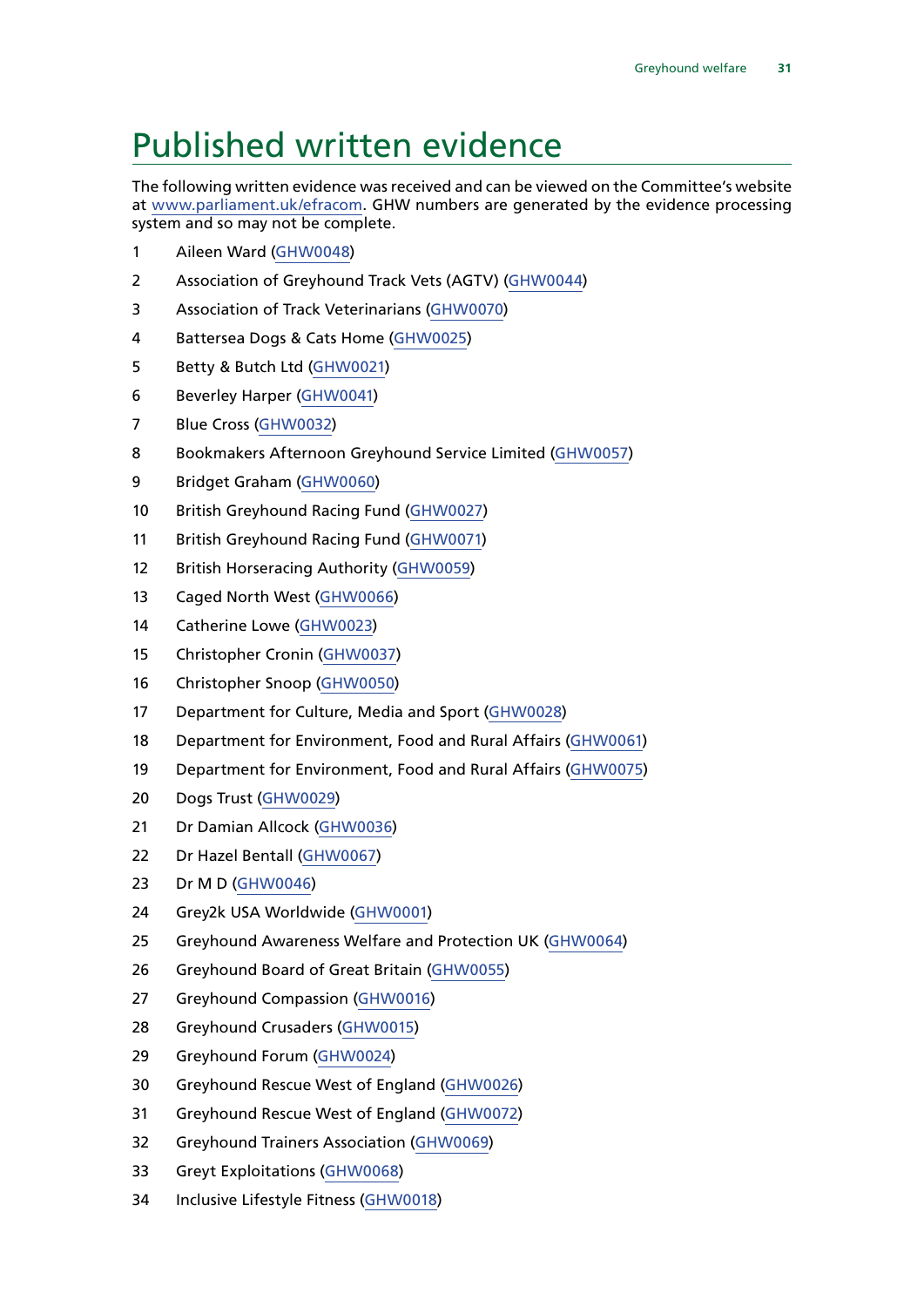- J S [\(GHW0038](http://data.parliament.uk/WrittenEvidence/CommitteeEvidence.svc/EvidenceDocument/Environment,%20Food%20and%20Rural%20Affairs%20SubCommittee/Greyhound%20welfare/written/23135.html))
- Katharine Bird [\(GHW0062\)](http://data.parliament.uk/WrittenEvidence/CommitteeEvidence.svc/EvidenceDocument/Environment,%20Food%20and%20Rural%20Affairs%20SubCommittee/Greyhound%20welfare/written/23202.html)
- League Against Cruel Sports [\(GHW0009](http://data.parliament.uk/WrittenEvidence/CommitteeEvidence.svc/EvidenceDocument/Environment,%20Food%20and%20Rural%20Affairs%20SubCommittee/Greyhound%20welfare/written/22574.html))
- Miss J Allcock [\(GHW0019\)](http://data.parliament.uk/WrittenEvidence/CommitteeEvidence.svc/EvidenceDocument/Environment,%20Food%20and%20Rural%20Affairs%20SubCommittee/Greyhound%20welfare/written/22883.html)
- Miss Jenny Yu [\(GHW0022](http://data.parliament.uk/WrittenEvidence/CommitteeEvidence.svc/EvidenceDocument/Environment,%20Food%20and%20Rural%20Affairs%20SubCommittee/Greyhound%20welfare/written/22918.html))
- Miss L W [\(GHW0013](http://data.parliament.uk/WrittenEvidence/CommitteeEvidence.svc/EvidenceDocument/Environment,%20Food%20and%20Rural%20Affairs%20SubCommittee/Greyhound%20welfare/written/22623.html))
- Miss Laura Slade [\(GHW0051\)](http://data.parliament.uk/WrittenEvidence/CommitteeEvidence.svc/EvidenceDocument/Environment,%20Food%20and%20Rural%20Affairs%20SubCommittee/Greyhound%20welfare/written/23168.html)
- Miss Maureen Day [\(GHW0014\)](http://data.parliament.uk/WrittenEvidence/CommitteeEvidence.svc/EvidenceDocument/Environment,%20Food%20and%20Rural%20Affairs%20SubCommittee/Greyhound%20welfare/written/22628.html)
- Mr Alan Stopford [\(GHW0065\)](http://data.parliament.uk/WrittenEvidence/CommitteeEvidence.svc/EvidenceDocument/Environment,%20Food%20and%20Rural%20Affairs%20SubCommittee/Greyhound%20welfare/written/23214.html)
- Mr Christopher Robertson [\(GHW0039](http://data.parliament.uk/WrittenEvidence/CommitteeEvidence.svc/EvidenceDocument/Environment,%20Food%20and%20Rural%20Affairs%20SubCommittee/Greyhound%20welfare/written/23136.html))
- Mr Derek Sheppard [\(GHW0020](http://data.parliament.uk/WrittenEvidence/CommitteeEvidence.svc/EvidenceDocument/Environment,%20Food%20and%20Rural%20Affairs%20SubCommittee/Greyhound%20welfare/written/22891.html))
- Mr Ian Moran [\(GHW0008\)](http://data.parliament.uk/WrittenEvidence/CommitteeEvidence.svc/EvidenceDocument/Environment,%20Food%20and%20Rural%20Affairs%20SubCommittee/Greyhound%20welfare/written/22573.html)
- Mr Julian Asher ([GHW0035\)](http://data.parliament.uk/WrittenEvidence/CommitteeEvidence.svc/EvidenceDocument/Environment,%20Food%20and%20Rural%20Affairs%20SubCommittee/Greyhound%20welfare/written/23131.html)
- Mr Kevin McClements [\(GHW0043\)](http://data.parliament.uk/WrittenEvidence/CommitteeEvidence.svc/EvidenceDocument/Environment,%20Food%20and%20Rural%20Affairs%20SubCommittee/Greyhound%20welfare/written/23140.html)
- Mrs Kay Race [\(GHW0033](http://data.parliament.uk/WrittenEvidence/CommitteeEvidence.svc/EvidenceDocument/Environment,%20Food%20and%20Rural%20Affairs%20SubCommittee/Greyhound%20welfare/written/23129.html))
- Mrs Lorraine Baker ([GHW0063](http://data.parliament.uk/WrittenEvidence/CommitteeEvidence.svc/EvidenceDocument/Environment,%20Food%20and%20Rural%20Affairs%20SubCommittee/Greyhound%20welfare/written/23203.html))
- Mrs Maria Lockley [\(GHW0011\)](http://data.parliament.uk/WrittenEvidence/CommitteeEvidence.svc/EvidenceDocument/Environment,%20Food%20and%20Rural%20Affairs%20SubCommittee/Greyhound%20welfare/written/22619.html)
- Ms Lisa Clarke [\(GHW0006\)](http://data.parliament.uk/WrittenEvidence/CommitteeEvidence.svc/EvidenceDocument/Environment,%20Food%20and%20Rural%20Affairs%20SubCommittee/Greyhound%20welfare/written/22545.html)
- Ms Liz Carlton ([GHW0002](http://data.parliament.uk/WrittenEvidence/CommitteeEvidence.svc/EvidenceDocument/Environment,%20Food%20and%20Rural%20Affairs%20SubCommittee/Greyhound%20welfare/written/22266.html))
- Ms Liz Reid ([GHW0042](http://data.parliament.uk/WrittenEvidence/CommitteeEvidence.svc/EvidenceDocument/Environment,%20Food%20and%20Rural%20Affairs%20SubCommittee/Greyhound%20welfare/written/23139.html))
- Ms Lorraine Cannock ([GHW0007](http://data.parliament.uk/WrittenEvidence/CommitteeEvidence.svc/EvidenceDocument/Environment,%20Food%20and%20Rural%20Affairs%20SubCommittee/Greyhound%20welfare/written/22556.html))
- Ms Philippa Jones [\(GHW0004\)](http://data.parliament.uk/WrittenEvidence/CommitteeEvidence.svc/EvidenceDocument/Environment,%20Food%20and%20Rural%20Affairs%20SubCommittee/Greyhound%20welfare/written/22530.html)
- Retired Greyhound Trust [\(GHW0056\)](http://data.parliament.uk/WrittenEvidence/CommitteeEvidence.svc/EvidenceDocument/Environment,%20Food%20and%20Rural%20Affairs%20SubCommittee/Greyhound%20welfare/written/23187.html)
- RSPCA [\(GHW0030](http://data.parliament.uk/WrittenEvidence/CommitteeEvidence.svc/EvidenceDocument/Environment,%20Food%20and%20Rural%20Affairs%20SubCommittee/Greyhound%20welfare/written/23111.html))
- Society of Greyhound Veterinarians [\(GHW0049\)](http://data.parliament.uk/WrittenEvidence/CommitteeEvidence.svc/EvidenceDocument/Environment,%20Food%20and%20Rural%20Affairs%20SubCommittee/Greyhound%20welfare/written/23162.html)
- Stanley Wright ([GHW0003](http://data.parliament.uk/WrittenEvidence/CommitteeEvidence.svc/EvidenceDocument/Environment,%20Food%20and%20Rural%20Affairs%20SubCommittee/Greyhound%20welfare/written/22283.html))
- The Association of British Bookmakers [\(GHW0058\)](http://data.parliament.uk/WrittenEvidence/CommitteeEvidence.svc/EvidenceDocument/Environment,%20Food%20and%20Rural%20Affairs%20SubCommittee/Greyhound%20welfare/written/23190.html)
- Tia Greyhound Rescue [\(GHW0073](http://data.parliament.uk/WrittenEvidence/CommitteeEvidence.svc/EvidenceDocument/Environment, Food and Rural Affairs SubCommittee/Greyhound welfare/written/26648.html))
- Tia Greyhound Rescue [\(GHW0074\)](http://data.parliament.uk/WrittenEvidence/CommitteeEvidence.svc/EvidenceDocument/Environment, Food and Rural Affairs SubCommittee/Greyhound welfare/written/26649.html)
- Vicki Fowkes [\(GHW0010\)](http://data.parliament.uk/WrittenEvidence/CommitteeEvidence.svc/EvidenceDocument/Environment,%20Food%20and%20Rural%20Affairs%20SubCommittee/Greyhound%20welfare/written/22618.html)
- Wimbledon Greyhound Welfare [\(GHW0054\)](http://data.parliament.uk/WrittenEvidence/CommitteeEvidence.svc/EvidenceDocument/Environment,%20Food%20and%20Rural%20Affairs%20SubCommittee/Greyhound%20welfare/written/23177.html)